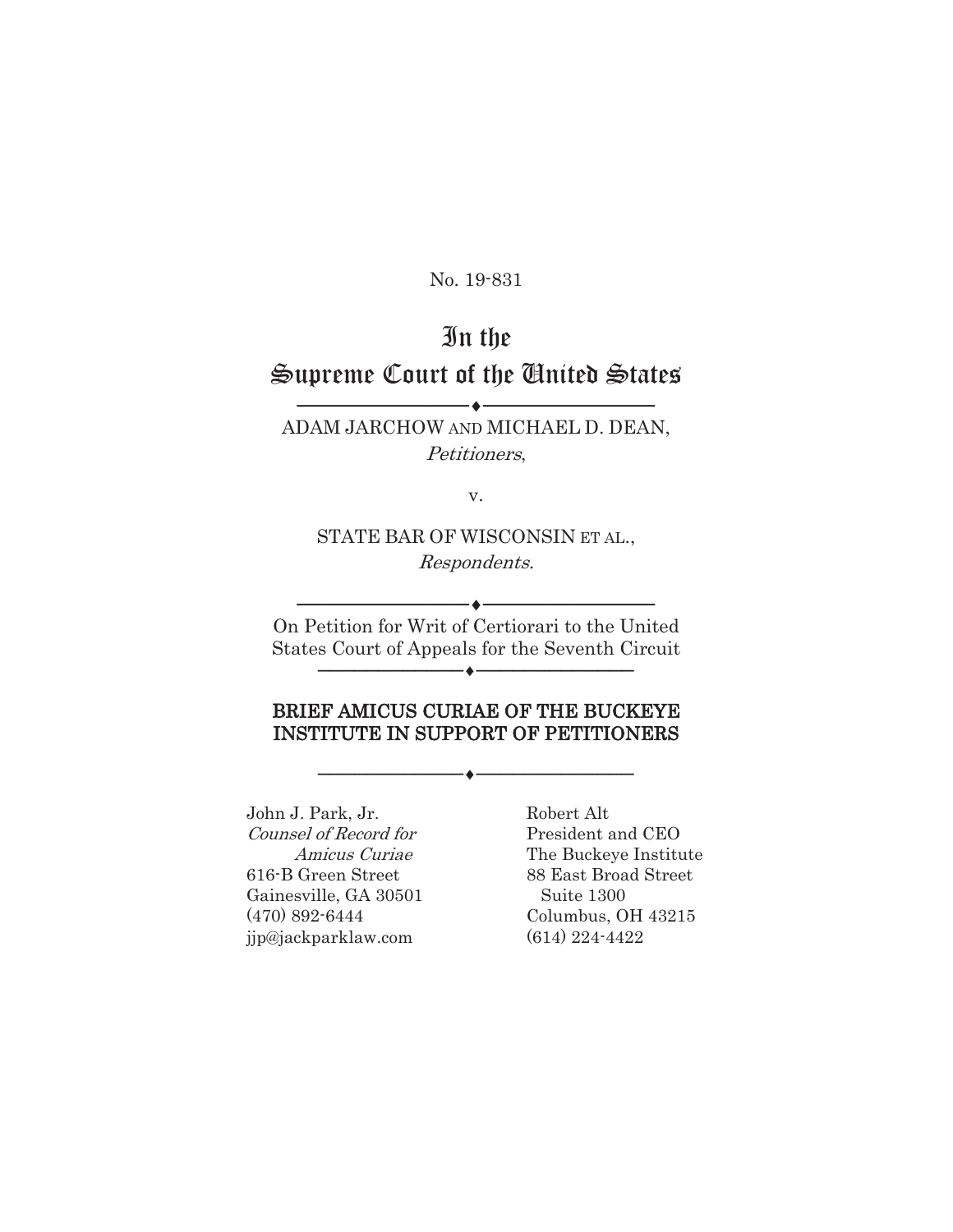#### **QUESTION PRESENTED**

 In *Janus v. AFSCME*, 138 S. Ct. 2448 (2018), the Court held that State laws compelling public employees to subsidize the speech of labor unions violate the First Amendment, overruling *Abood v. Detroit Board of Education*, 431 U.S. 209 (1977). The same improperly "deferential standard" that *Abood*  espoused underpins the two decisions of the Court— *Lathrop v. Donohue*, 367 U.S. 820 (1961), and *Keller v. State Bar of California*, 496 U.S.1 (1990) permitting States like Wisconsin to compel attorneys to be members of an "integrated bar" and fund its speech and advocacy on matters of substantial public concern. Accordingly, the question presented is:

 Whether *Lathrop* and *Keller* should be overruled and "integrated bar" arrangements like Wisconsin's invalidated under the First Amendment.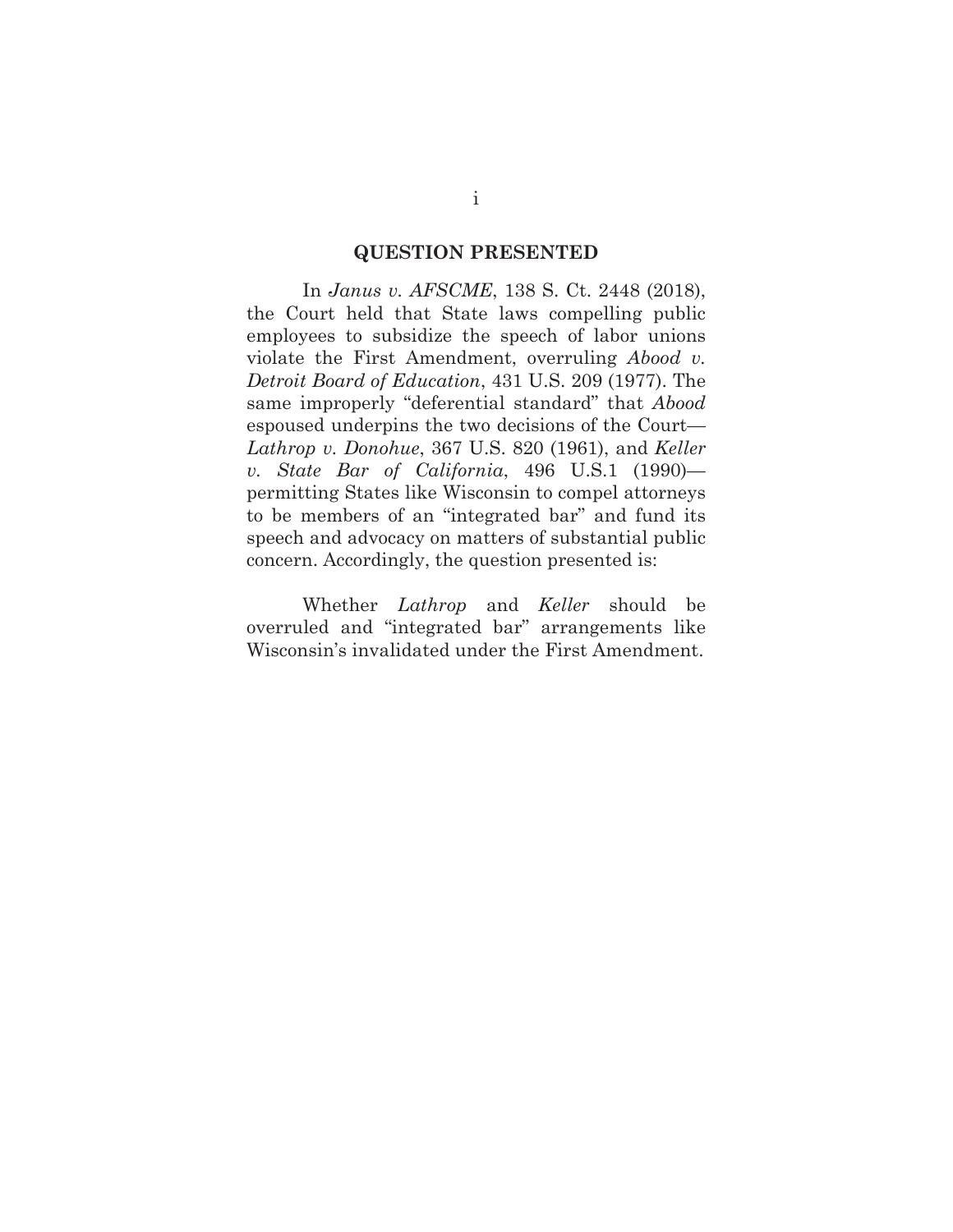# **TABLE OF CONTENTS**

| TABLE OF CONTENTS <b>MALLE 19</b> III                                                                                |
|----------------------------------------------------------------------------------------------------------------------|
| TABLE OF AUTHORITIES [111] TABLE OF AUTHORITIES                                                                      |
| INTEREST OF AMICUS CURIAE 1                                                                                          |
| $\label{eq:sum} \textrm{SUMMARY OF ARGUMENT} \xrightarrow{~~} 2$                                                     |
|                                                                                                                      |
|                                                                                                                      |
| II. Janus applies to integrated<br>bar organizations like the Wisconsin                                              |
| III. Thirty years of experience<br>with Keller shows that it is no more<br>deserving of continued respect than Abood |
| A. Speech regarding improving the quality<br>of legal services, like collective bargaining,                          |
| B. The <i>Hudson</i> remedy is inadequate15                                                                          |
| IV. Neither Keller nor Lathrop are<br>essential to the unified state bars'<br>performance of their core functions17  |
| <b>CONCLUSION</b><br>20                                                                                              |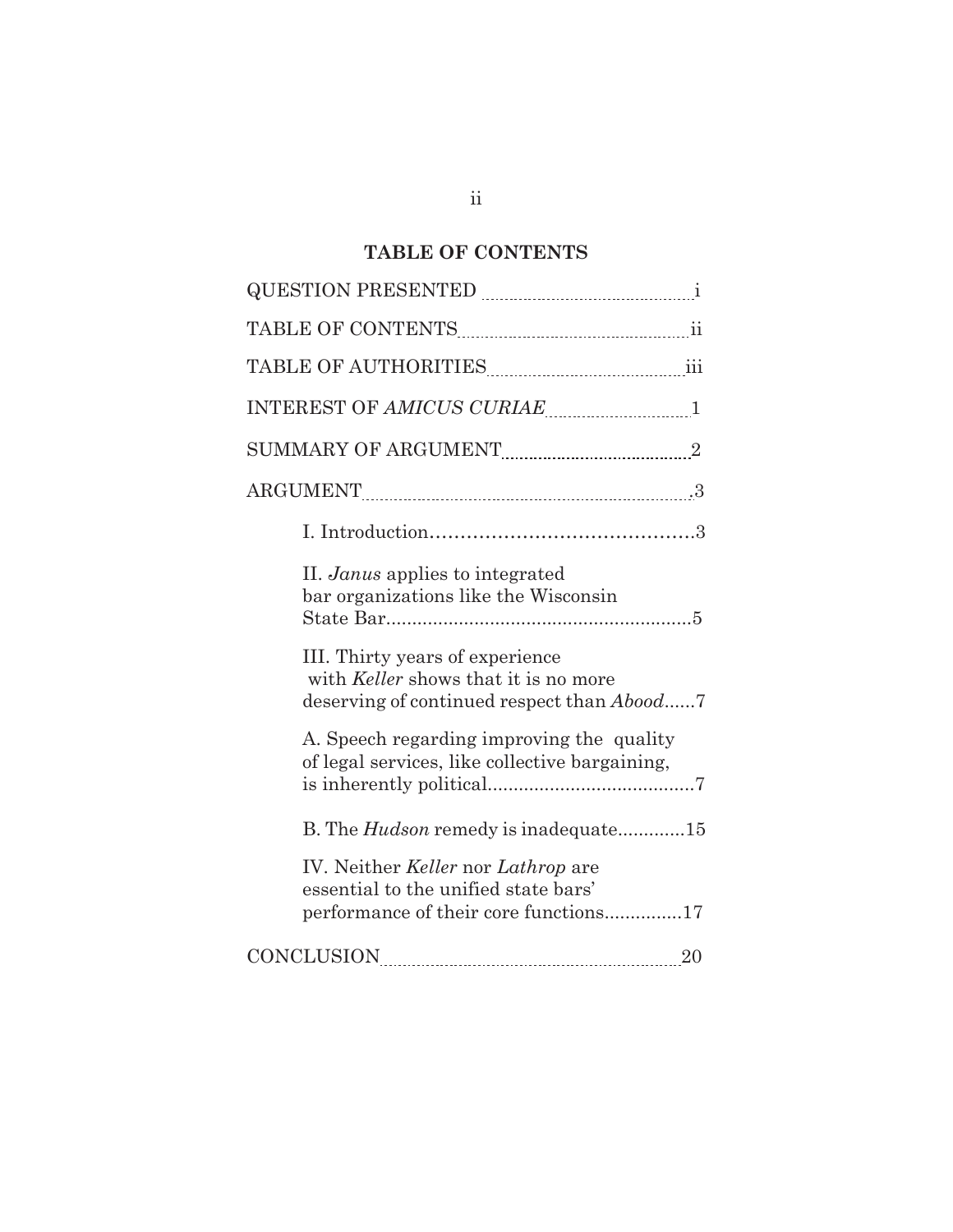# **TABLE OF AUTHORITIES**

## **Cases**

| Abood v. Detroit Board of<br><i>Education</i> , 431 U.S. 209 (1977) <i>passim</i>                                 |
|-------------------------------------------------------------------------------------------------------------------|
| Chicago Teachers Union, Local No. 1 v.                                                                            |
| Friedrichs v. California Teachers Association,                                                                    |
| Gardner v. State Bar of Nevada,                                                                                   |
| In re Petition for a Rule Change to<br>Create a Voluntary State Bar of<br>Nebraska, 841 N.W. 2d 167 (Neb. 2019)18 |
| Janus v. AFSCME, 138 S. Ct. 2448 (2018)passim                                                                     |
| Keller v. State Bar of California,                                                                                |
| Kingstad v. State Bar of Wisconsin,<br>622 F. 3d 7086 (7th Cir. 2010)14.15                                        |
|                                                                                                                   |
| Lehnert v. Ferris Faculty Ass'n,                                                                                  |
| Roberts v. United States Jaycees,                                                                                 |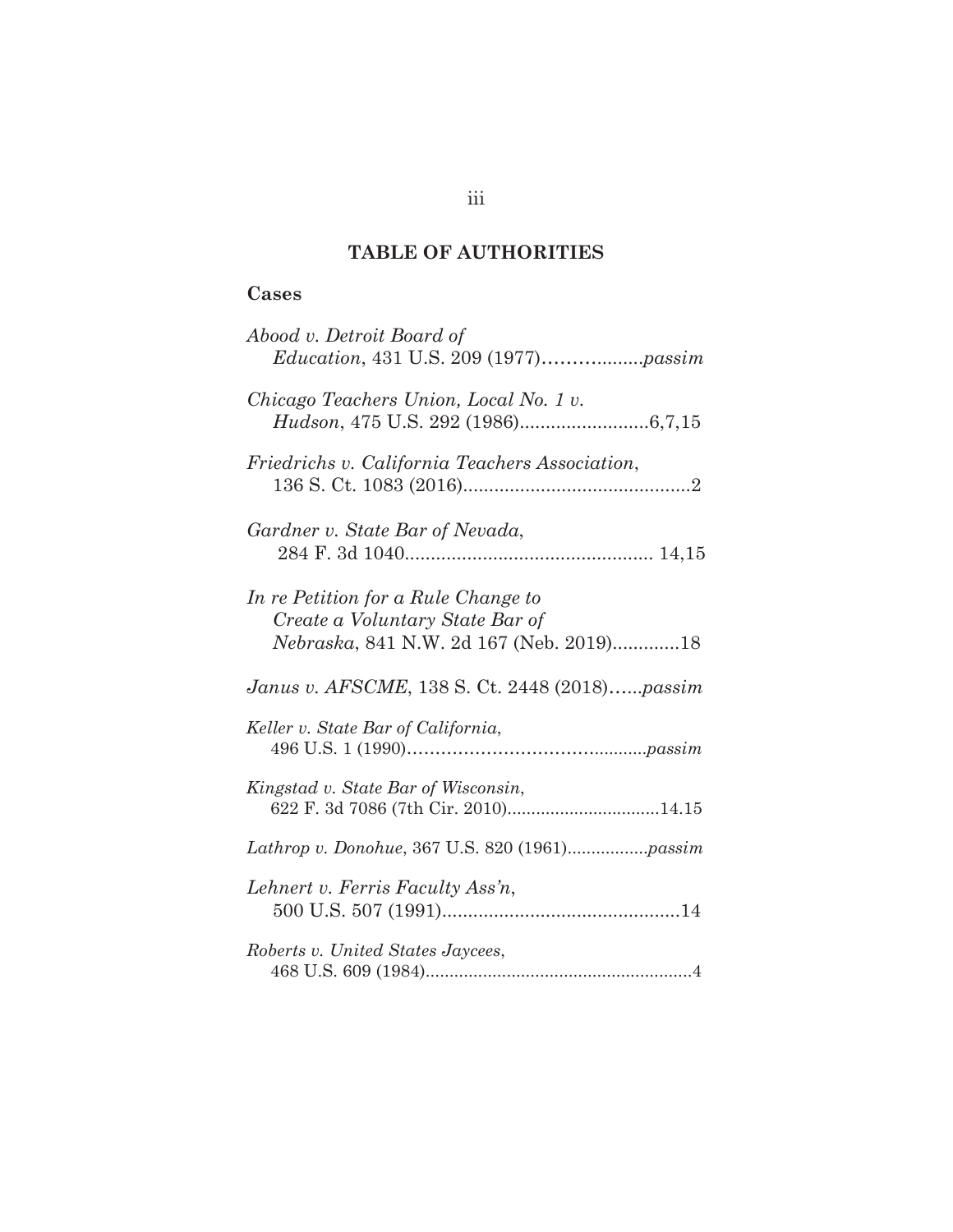| Romero v. Colegio de Abogados de Puerto                                      |
|------------------------------------------------------------------------------|
| Uradnik v. Inter Faculty Organization,<br><i>et al.</i> , No. 18-719, in the |
|                                                                              |
| Wooley v. Maynard,                                                           |

# **Rules**

| 372<br>. .     |  |
|----------------|--|
|                |  |
| 37 G<br>------ |  |

# **Other Authorities**

| Appendix., <i>Fleck v. Wetch</i> , No.19-670,<br>in the Supreme Court of the United States16                                         |
|--------------------------------------------------------------------------------------------------------------------------------------|
| Brief Amicus Curiae Family Law Section<br>of Nevada State Bar, Case No. 48944,<br>in the Supreme Court of the State of Nevada12      |
| Brief of the Missouri Bar as <i>Amicus Curige</i><br>in Support of Appellees and Affirmance,<br>Fleck v. Wetch, Case No. $16-1564$ , |
| Court Asked to Stop Family Law Section's<br>Gay Adoption Amicus (Mar. 15, 2019)11                                                    |

## iv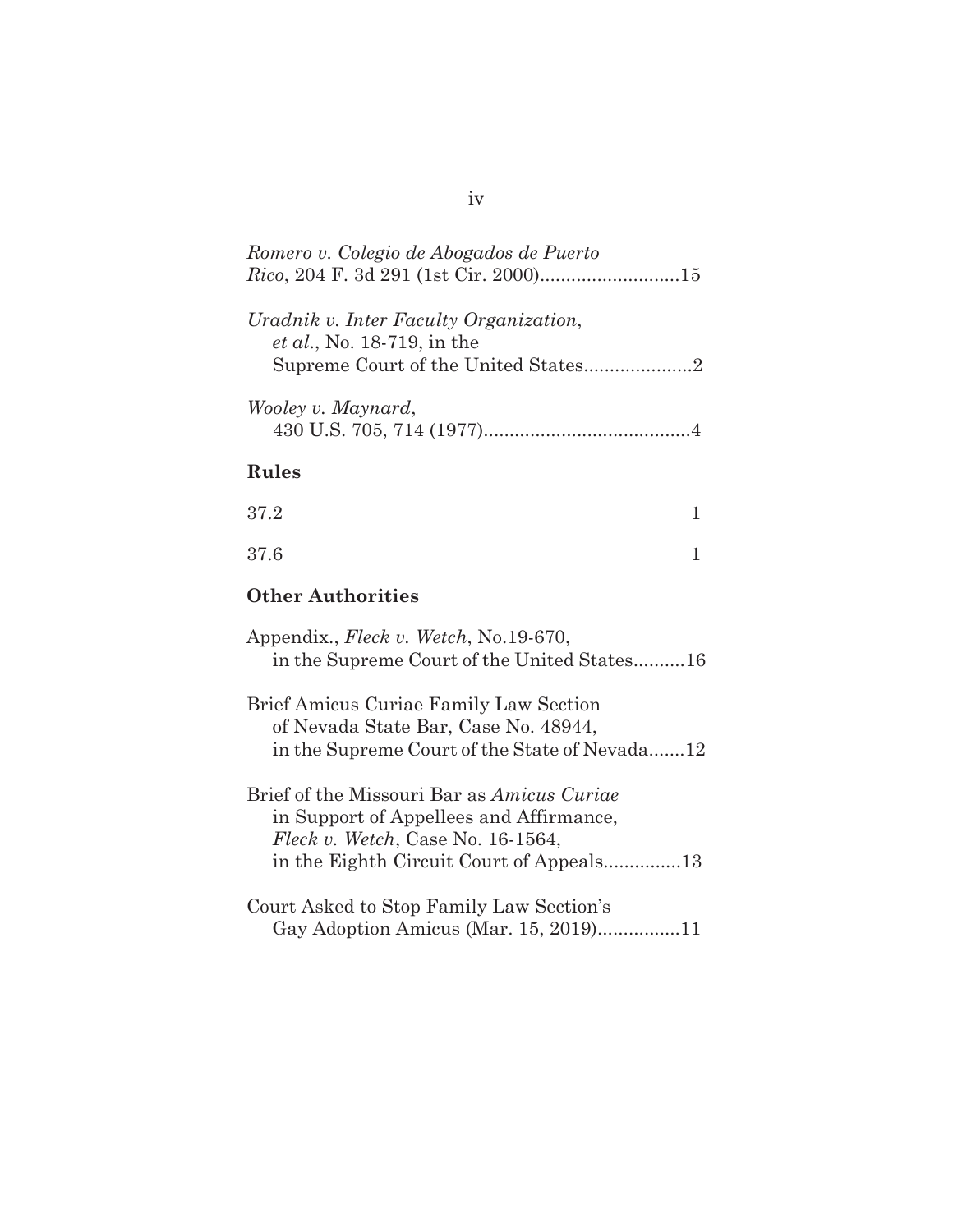| Lean, Rachel, Florida Bar's Business         |
|----------------------------------------------|
| Law Section Urges High Court to Ease         |
| Summary Judgment Standard, Law.Com           |
|                                              |
|                                              |
| Florida Bar Master List of Legislative       |
|                                              |
| Moran, Lyle, <i>California Split: 1 Year</i> |
| After Nation's Largest Bar Became            |
| 2 Entities, Observers See Positive           |
|                                              |
|                                              |
| Proposed Comments of the Labor               |
| and Employment Law Section of                |
| the District of Columbia Bar                 |
| on Support for "D.C. Civil Rights Tax        |
| Fairness Act of 2001) (Bill No. 14-321)10    |
| Smith, Bradley A., The Limits of Compulsory  |
| Professionalism: How the Unified             |
| Bar Harms The Profession,                    |
|                                              |
|                                              |
| Summary of Amicus Curiae Brief by the        |
| D.C. Affairs Section in Banner,              |
| et al. v. U.S., Before the Supreme           |
|                                              |
|                                              |
| Summary of Public Statement of               |
| the Litigation Section of the District of    |
| Columbia Bar Opposing the Mayor's            |
| Recommendation to Cut \$1 Million in         |
| Civil Legal Services and Loan                |
|                                              |

v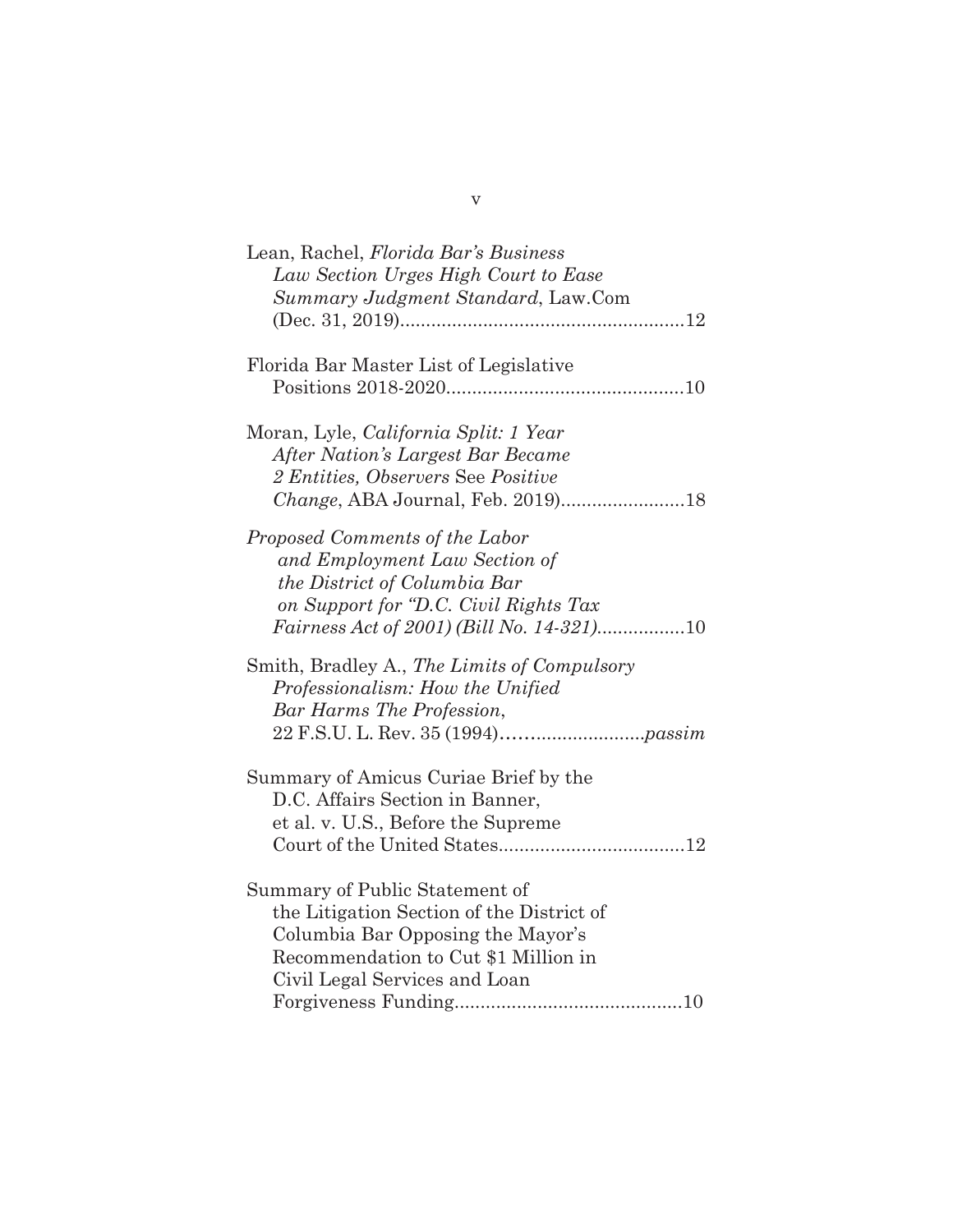#### **INTEREST OF** *AMICUS CURIAE*

 This *amicus* brief is submitted by The Buckeye Institute (the "Buckeye Institute").1 The Buckeye Institute was founded in 1989 as an independent research and educational institution—a think tank to formulate and promote free-market solutions for Ohio's most pressing public policy problems. The staff at The Buckeye Institute accomplishes the organization's mission by performing timely and reliable research on key issues, compiling and synthesizing data, formulating free-market policies, and marketing those public policy solutions for implementation in Ohio and replication across the country. The Buckeye Institute is located directly across from the Ohio Statehouse on Capitol Square in Columbus, where it assists executive and legislative branch policymakers by providing ideas, research, and data to enable the lawmakers' effectiveness in advocating free-market public policy solutions. The Buckeye Institute is a non-partisan, nonprofit, taxexempt organization, as defined by I.R.C.  $\S 501(c)(3)$ .

 Through its Legal Center, the Buckeye Institute works to protect the First Amendment

<sup>1</sup> Pursuant to Rule 37.2, all parties were notified of the Buckeye Institute's intention to file this brief at least 10 days prior to its filing. All parties consented to the filing. Pursuant to Rule 37.6, *Amicus Curiae* affirms that no counsel for any party authored this brief in whole or in part, and no counsel or party made a monetary contribution intended to fund the preparation or submission of this brief. No person other than *Amicus Curiae* or their counsel made a monetary contribution to the brief's preparation or submission.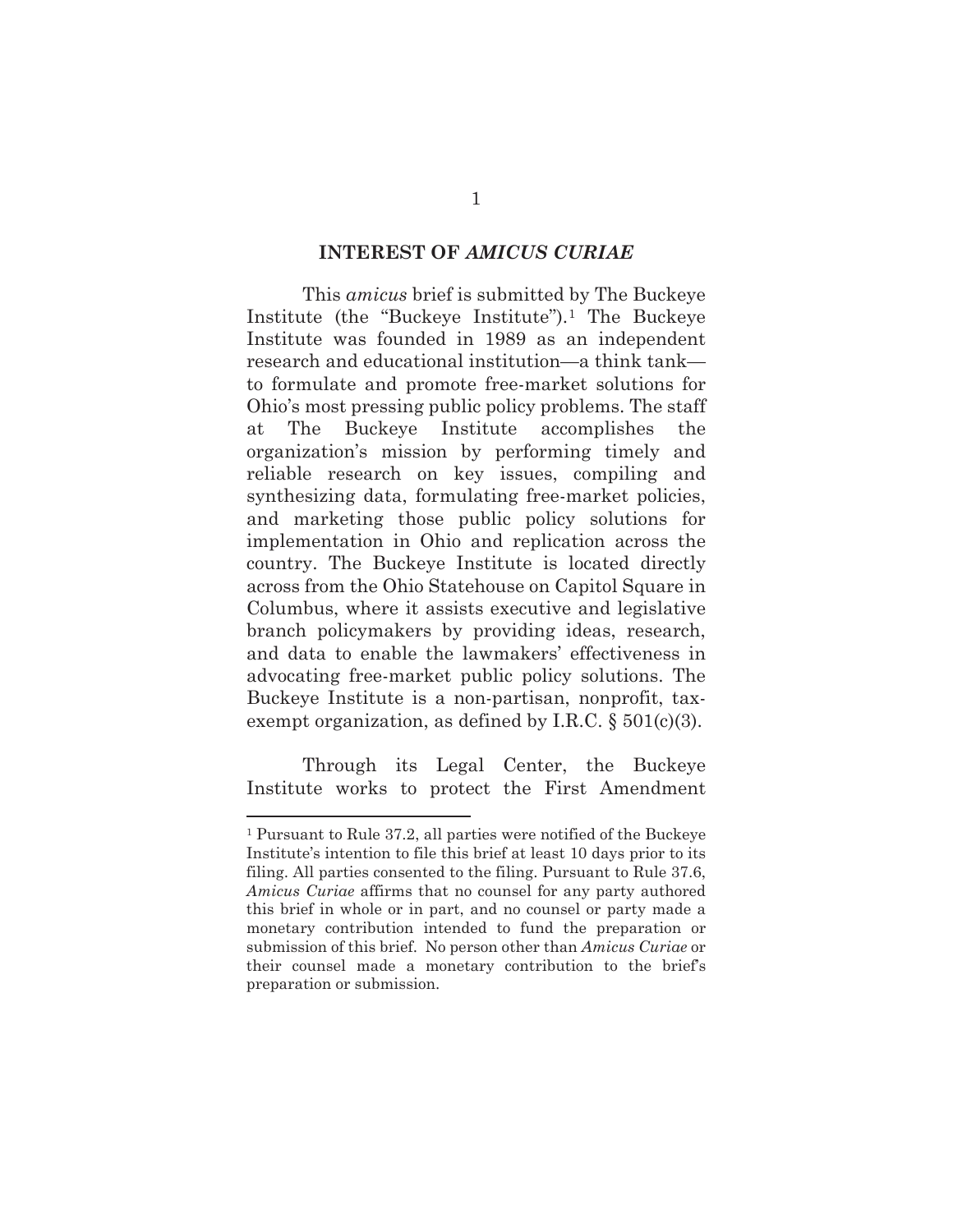rights of union workers who object to being forced to subsidize union speech with which they disagree. In support of this aspect of its work, Buckeye filed amicus briefs on the merits in support of the petitioners in both *Friedrichs v. California Teachers Association*, Case No. 14-915, in the Supreme Court of the United States, *aff'd by an equally divided court*, 136 S. Ct. 1083 (2016), and in *Janus*. Moreover, since *Janus,* Buckeye has challenged compulsory representation laws as violative of the First Amendment rights of public-sector employees. See, e.g., *Uradnik v. Inter Faculty Organization*, *et al*., No. 18-719, in the Supreme Court of the United States, *cert. denied* (Apr. 29, 2019).

#### **SUMMARY OF ARGUMENT**

 In 1994, Professor Bradley Smith, observed, "[I]f ever there were advantages to the unified bar, those advantages no longer exist." Bradley A. Smith, *The Limits of Compulsory Professionalism: How the Unified Bar Harms the Legal Profession*, 22 Fla. L. Rev. 35, 37 (1994) ("*The Limits of Compulsory Professionalism*"). He wrote shortly after this Court purportedly put integrated bar organizations out of the business of using their members' dues for political or ideological purposes. *Keller v. State Bar of California,* 496 U.S. 1 (1990).

*Keller* has now been in place for 30 years, and First Amendment jurisprudence has been clarified in that time, cutting the jurisprudential and logical foundations from under it. In particular, this Court reversed *Abood v. Detroit Board of Education*, 431 U.S. 209 (1977), on which the *Keller* Court relied, in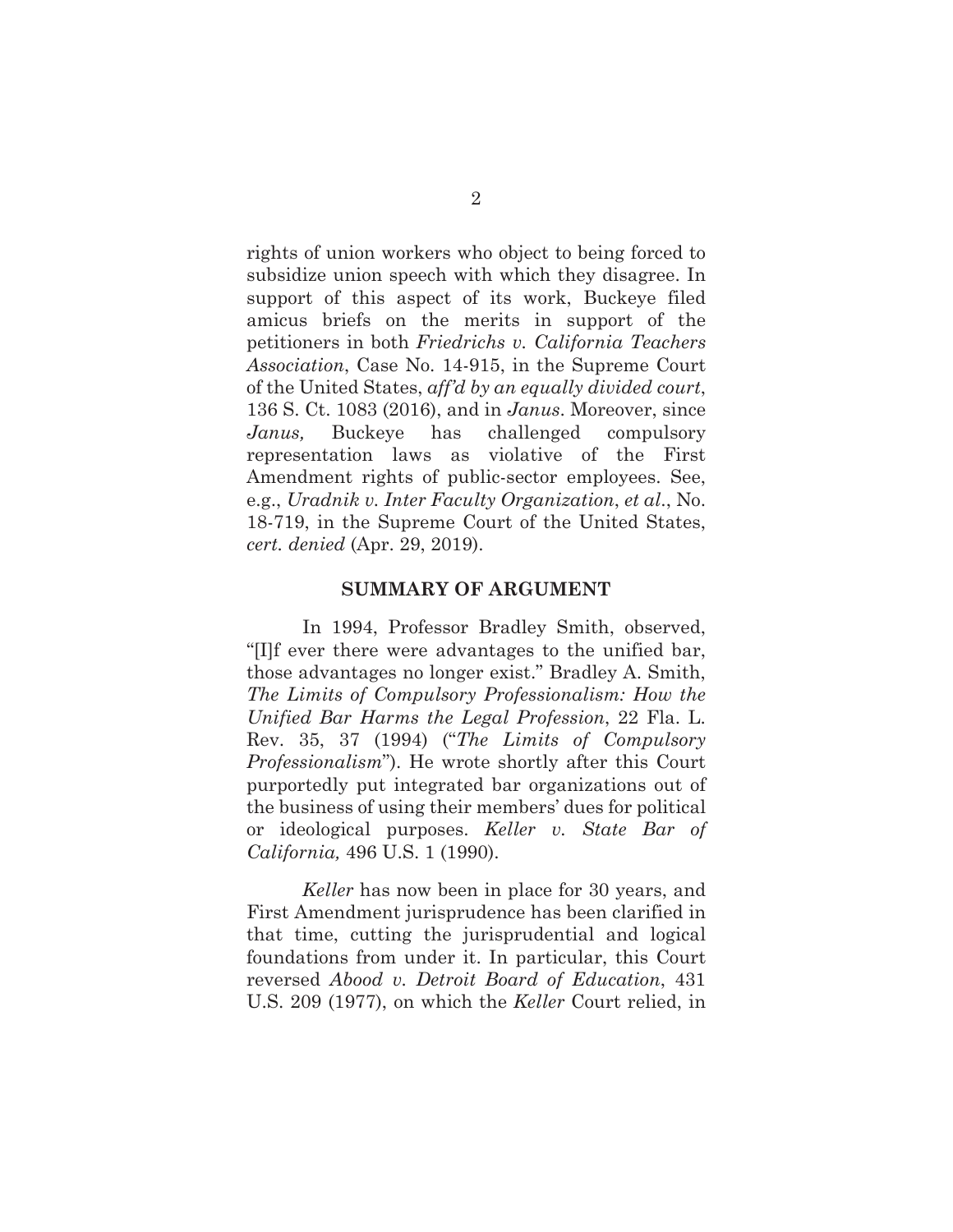*Janus v. AFSCME*, 138 S. Ct. 2448 (2018). Along the way to *Janus*, the Court made it clear that the standard of review is more rigorous than the test applied in *Keller*, that deterring free ridership is not a compelling interest that will justify the compelled subsidization of speech, and that *Abood* was flawed in other ways. The key precedent relied on in *Keller* has been overruled, and history has further proven that the distinction relied upon by *Keller* between activities germane to improving the quality of legal services and "activities of an ideological nature" is unworkable because speech about improving legal services is inherently political and touches on issues of public concern about which people can and do disagree. *Keller* and *Lathrop* should accordingly be reexamined and overruled.

#### **ARGUMENT**

#### **I. Introduction**

 The Jarchow Petitioners contend that both the requirements that they join the Wisconsin Bar and that they subsidize its political speech violate the First Amendment. In this brief, Buckeye will show that this Court has treated the integrated bar similarly to a union for years, so *Janus* applies to it. Then, Buckeye will show how, notwithstanding *Keller's* injunction, unified bars are engaged in lobbying and filing amicus briefs on political and ideological issues as to which reasonable people can and do disagree. Those unified bars justify that activity as the pursuit of the anodyne, yet expansive, notion of improving the quality of legal services. The way out of the *Keller* wilderness in which lawyers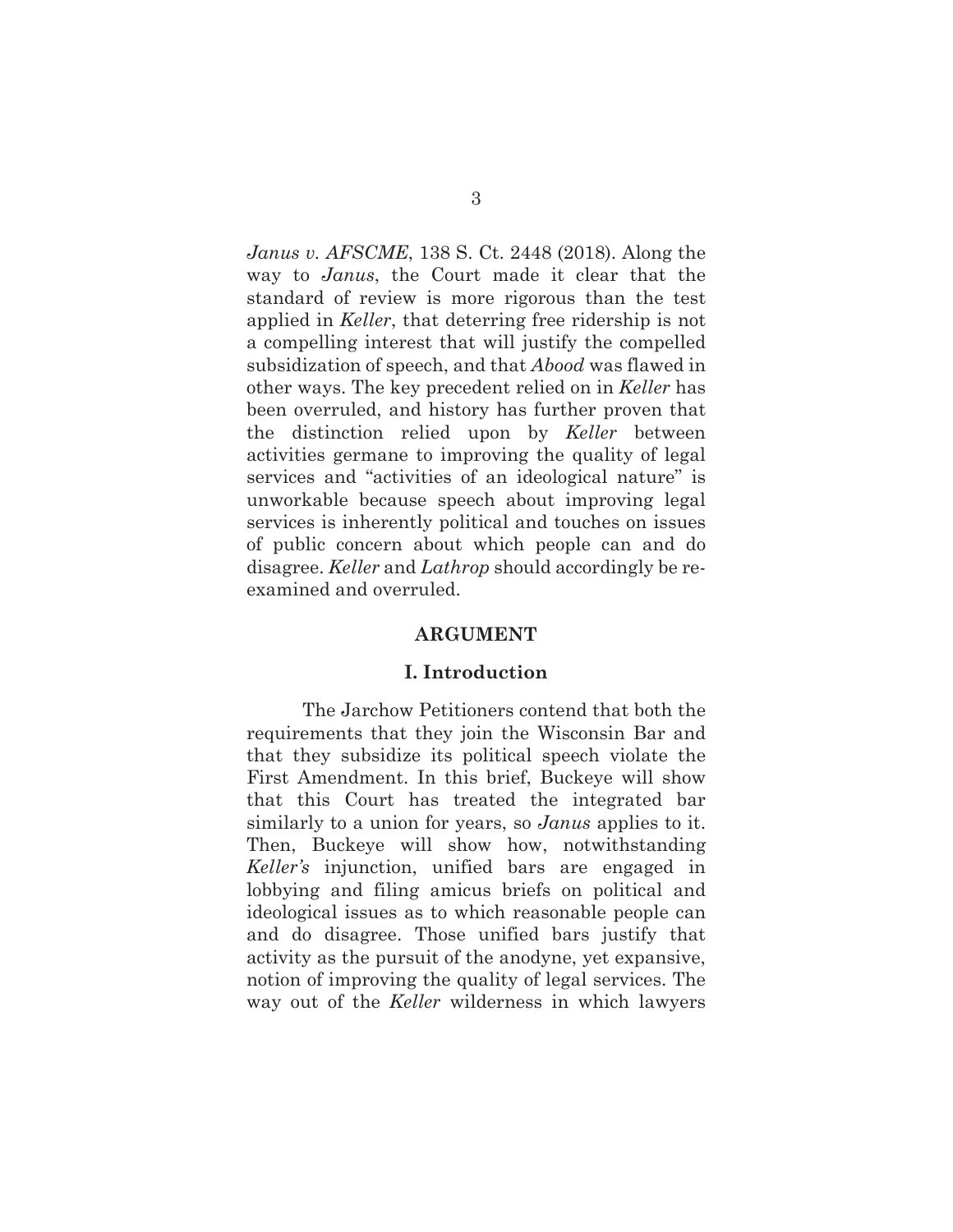have wandered for 30 years lies in bifurcating the bar, splitting it into a voluntary association that is not bound by *Keller* and a mandatory regulatory body.

 Only lawyers in some, but not all States, must join the state bar association as a condition to their practice of law. Other professions require a license to practice, but nothing requires them to join an association. Professor Bradley Smith explains, "Doctors are not required to join the medical society, nor dentists the dental association. Certified public accountants, veterinarians, and architects are free to join, or refrain from joining, their respective professional organizations." *The Limits of Compulsory Professionalism* at 36.

 Put differently, it is only in some States that lawyers are obligated to join the bar association and have the bar association speak for them, subject to blurry and ill-defined limits. The result is a First Amendment outlier.

 This Court, though, has declared, "Freedom of association . . . plainly presupposes a freedom not to associate." *Roberts v. United States Jaycees*,468 U.S. 609, 623 (1984). Likewise, this Court "has held time and again that freedom of speech 'includes both the right to speak freely and the right to refrain from speaking at all.'" *Janus*, 138 S. Ct. at 2643 (quoting *Wooley v. Maynard*, 430 U.S. 705, 714 (1977)). The unified bar takes the freedom not to associate and the freedom not to speak from lawyers in States like Wisconsin, where such membership is required.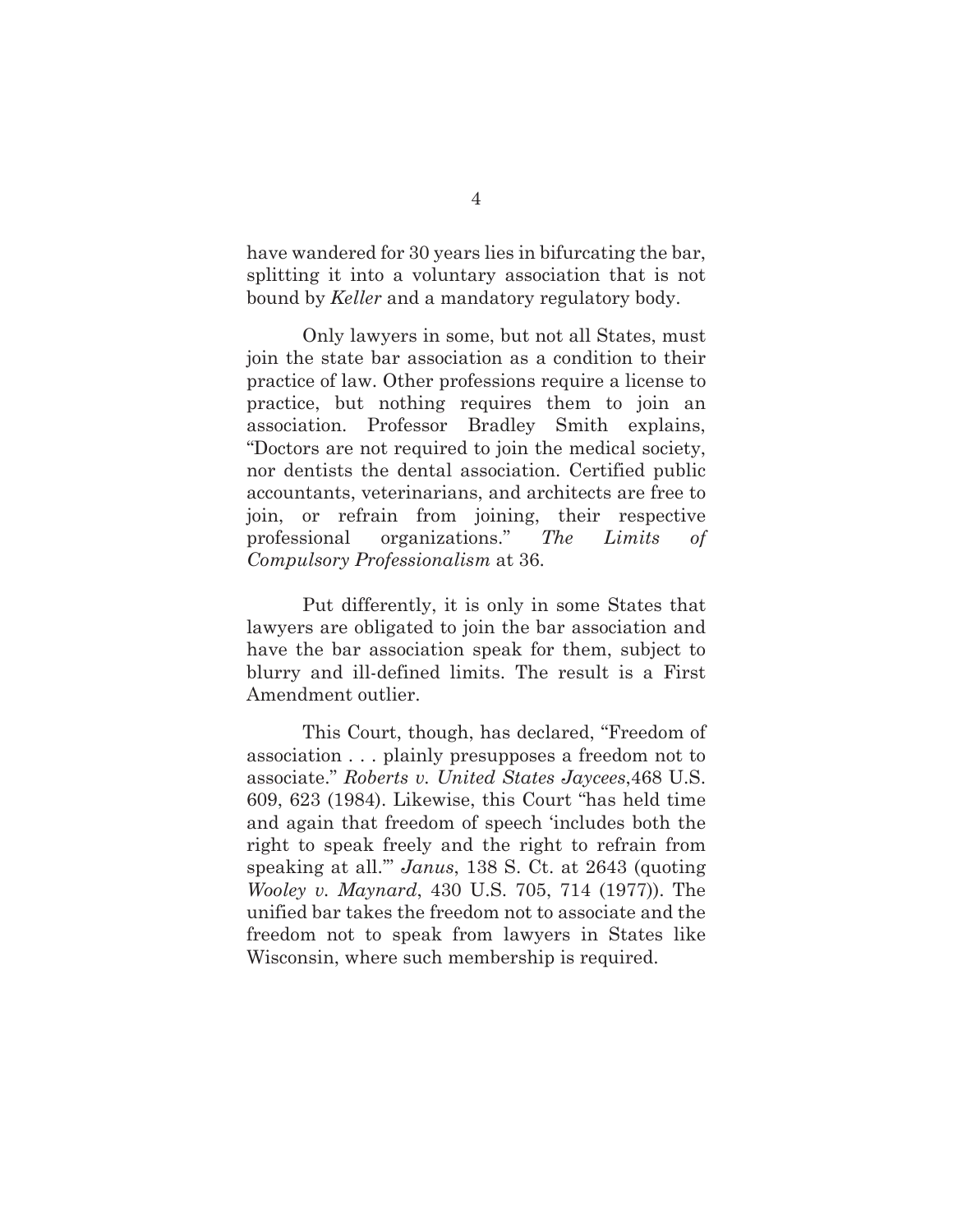### **II.** *Janus* **applies to integrated bar organizations like the Wisconsin State Bar.**

 In *The Limits of Compulsory Professionalism*, Bradley Smith noted that, viewed organizationally, an integrated bar might be a private association, a state agency, or a professional union.2 This Court's jurisprudence and other considerations show that, contrary to the contention of some unified bar associations, an integrated bar operates more like a professional union than the other alternatives.

 In *Keller*, the Court unanimously rejected the California State Bar's contention that it was a state agency and was entitled to be treated as such. It noted, "The State Bar of California is a good bit different from most other entities that would be regarded in common parlance as 'government agencies.'" 496 U.S. at 11. The Court explained that its funding came from dues payments, not from appropriations, and its membership was limited. In short, "The State Bar of California was created, not to participate in the general government of the State, but to provide specialized professional advice to those with the ultimate responsibility of governing the legal profession. *Id*. at 13.

 In contrast, "[t]here is . . . *a substantial analogy* between the relationship of the State Bar and its members, on the one hand, and the relationship of employee unions and their members, on the other."

<sup>2</sup> The private association model doesn't work because the State compels lawyers to join the bar organization in order to practice. The State could simply require a license to practice without mandating the tie-in of a mandatory association membership.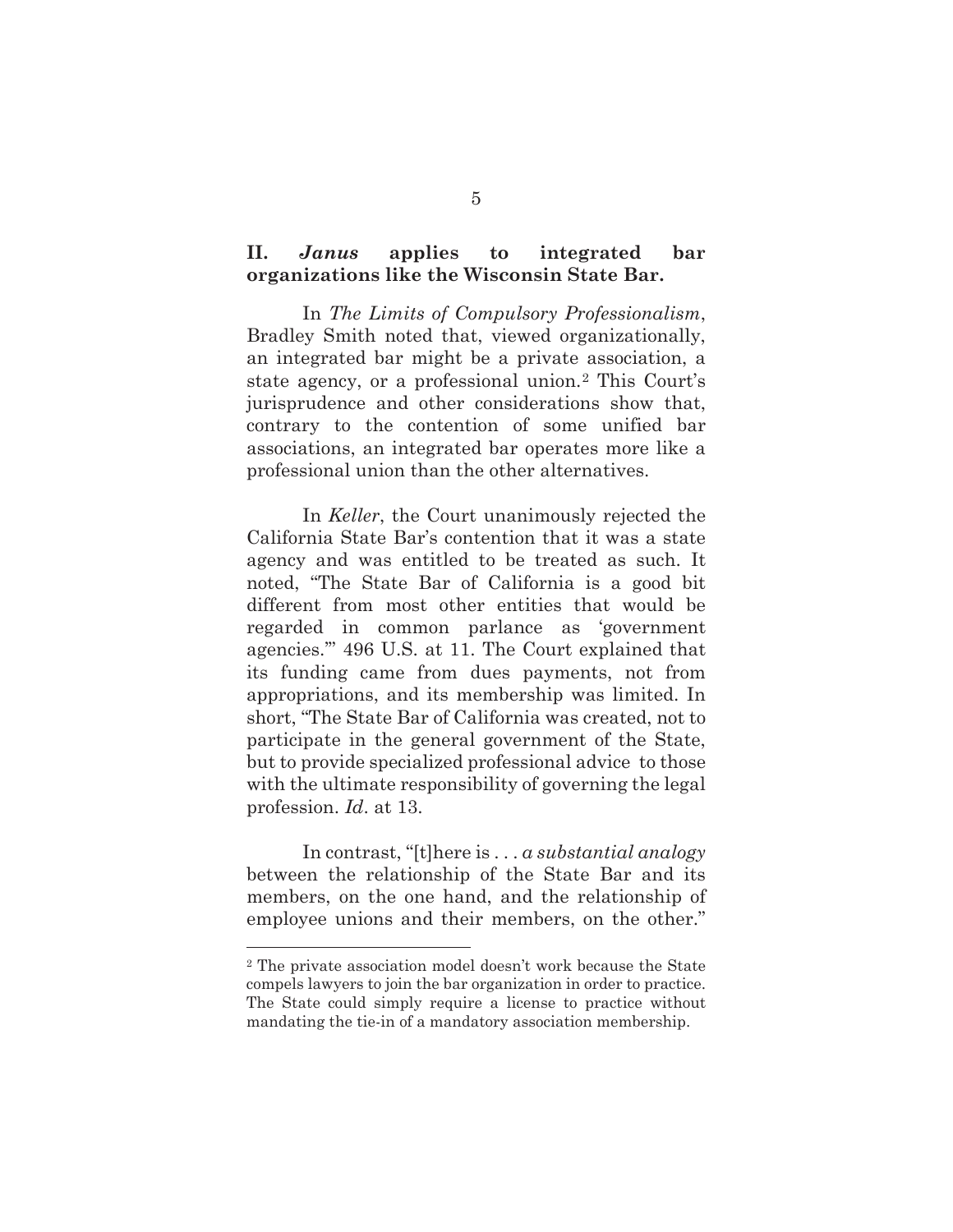*Id*. at 12 (emphasis added). By requiring lawyers to join the bar, the organization precluded free ridership, just like other unions do. The Court saw nothing wrong with this: "It is entirely appropriate that all of the lawyers who derive benefit from the unique status of being among those admitted to practice before the courts should be called upon to pay a fair share of the cost of the professional involvement in this effort." *Id*. at 12.

 The consequences that followed from characterizing integrated bar organizations as professional unions were familiar ones. First, the Court rejected the California State Bar's argument "that it is not subject to the same constitutional rule with respect to the use of compulsory dues as are labor unions representing public and private employees." Id. at 13. Instead, consistent with and in reliance on *Abood*, the bar organization was not permitted to spend its members' dues on "activities having political or ideological coloration which are not reasonably related to the advancement" of its legitimate goals. *Id*. at 15. And, where the integrated bar spent dues on nongermane political or ideological activities, the remedy was to be determined using the *Hudson* procedures. See *Chicago Teachers Union, Local No. 1 v. Hudson*, 475 U.S. 292 (1986). The Court explained, "We believe an integrated bar could certainly meet its *Abood* obligation by adopting the sort of procedures described in *Hudson*." 496 U.S. at 17.

 The application of *Abood* to integrated bar organizations has further consequences given this Court's criticism of and ultimate reversal of *Abood*.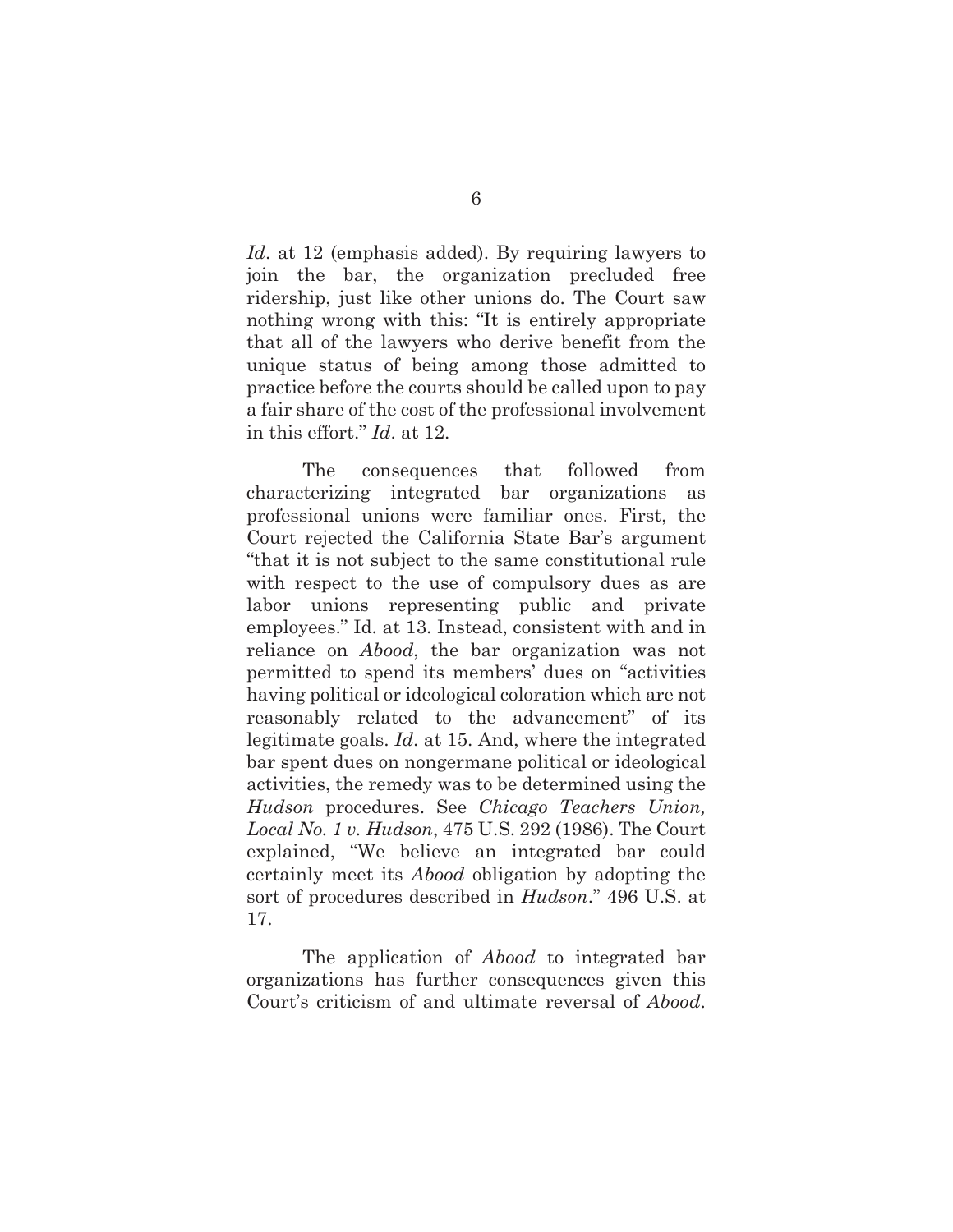Those actions mandate the reversal of *Lathrop* and *Keller*.

### **III. Thirty years of experience with** *Keller* **shows that it is no more deserving of continued respect than** *Abood***.**

 In the 30 years since *Keller*, the integrated bars were supposed to have refrained from spending dues on political or ideological activities and were required to provide rebates to lawyers when they go too far. But this solution has proven to be unworkable in practice. Speech by state bars concerning the improvement of legal services is, like speech in publicsector collective bargaining, inherently political. Even when an integrated bar does not take positions on what may be characterized as hot-button controversies, the positions advocated by integrated bars regarding improving legal services touch on matters of general public concern and involve questions upon which reasonable people may and do disagree. In short, the problem of line-drawing is insoluble, and the *Hudson* remedy is not a solution.

### **A. Speech regarding improving the quality of legal services, like collective bargaining, is inherently political.**

 In *Janus*, this Court explained that the union speech paid for by agency fees addressed both budgetary and other important issues, all of which had political implications. Collective bargaining over the level of employee compensation and benefits took place against a backdrop of serious budgetary problems. "The Governor, on the one side, and publicsector unions on the other, disagree<sup>[d]</sup> sharply over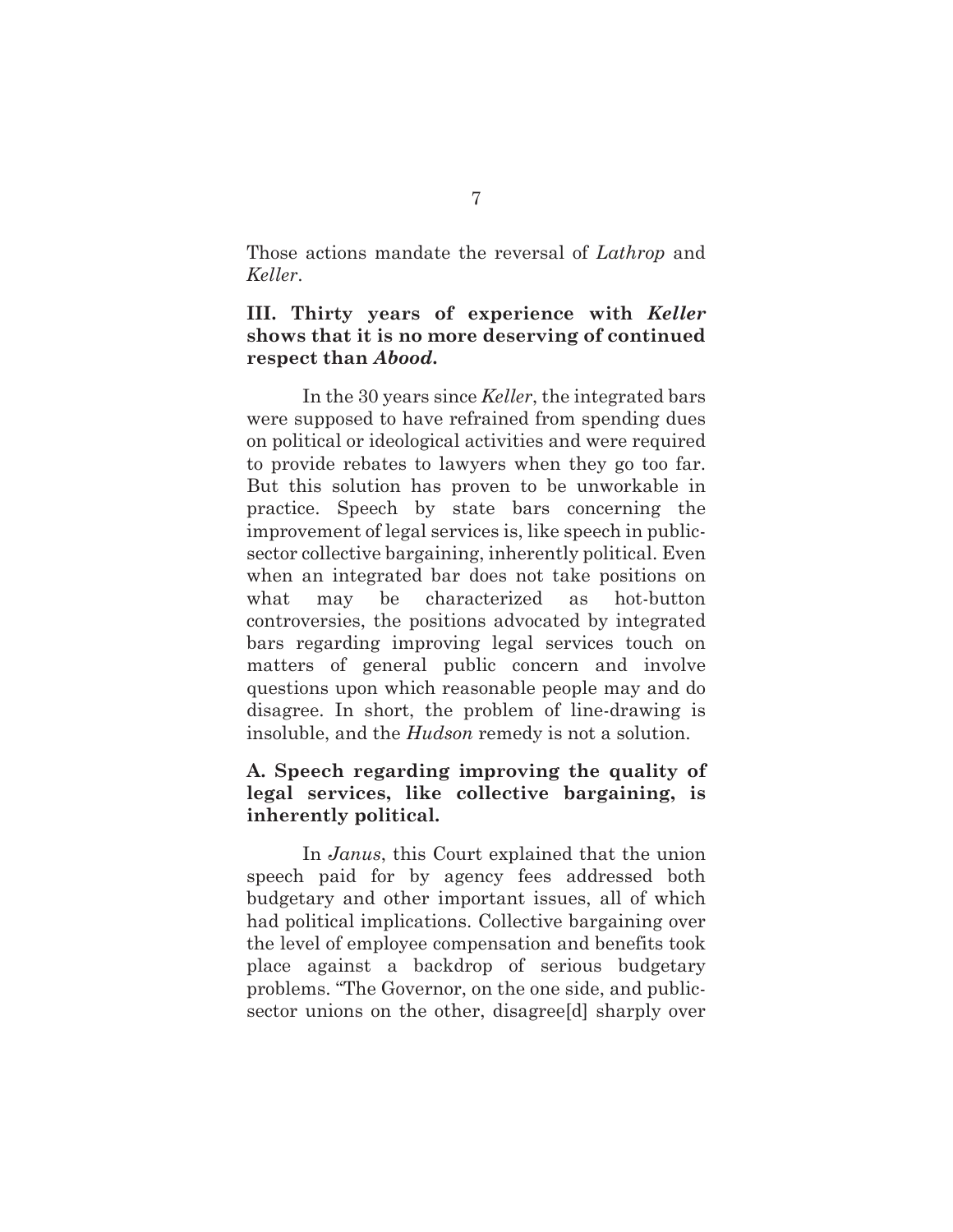what to do" about the problems with underfunded pensions and healthcare benefits for retirees. 138 S. Ct. at 2475. Union speech in collective bargaining also addressed issues like "education, child welfare, healthcare, and minority rights, to name a few." *Id*. Speech regarding education, for example, "touches on fundamental questions of education policy":

> Should teacher pay be based on seniority, the better to retain experienced teachers? Or should schools adopt merit-pay systems to encourage teachers to get the best results out of students? Should districts transfer more experienced teachers to the lower performing schools that may have the greatest need for their skills, or should those teachers be allowed to stay where they have put down roots? Should teachers be given tenure protection and, if so, under what conditions? On what grounds and pursuant to what procedures should teachers be subject to discipline or dismissal? How should teacher performance and student progress be measured—by standardized tests or other means?

Id. at 2476. This Court concluded, "[T]he union speech at issue in this case is overwhelmingly of substantial public concern." *Id*. at 2477.

 In the same way, bar lobbying and legislative assistance, even on what *Keller* characterized as core, putatively germane issues for the bar like "improving the quality of the legal services available to the people of the State," *Keller*, 496 U.S. at 14 (quoting *Lathrop*, 367 U.S. at 843 (plurality opinion)) involve matters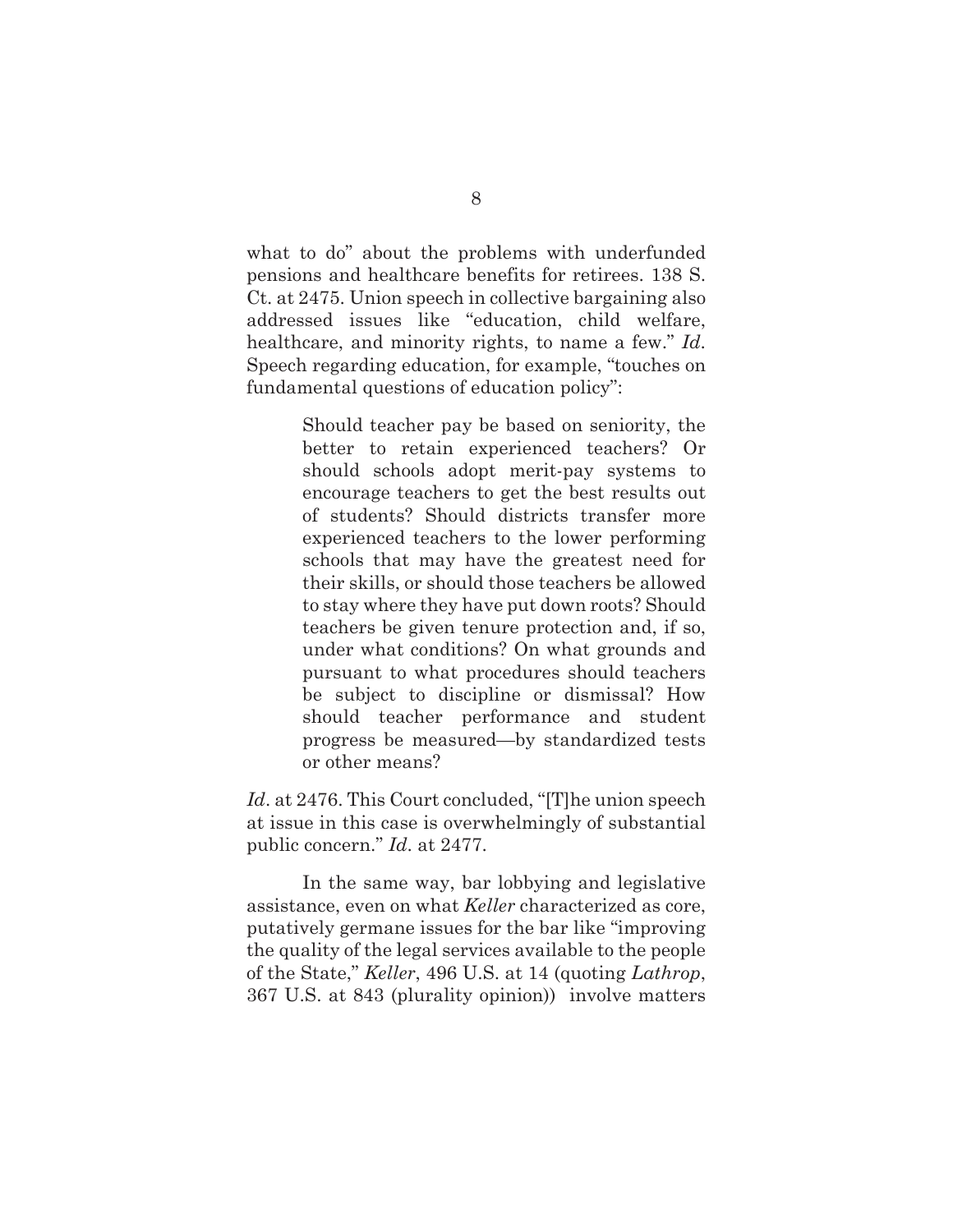of "substantial public concern" and are inherently political. *Janus*, 138 S. Ct. at 2477.

 Thus, not in spite of *Keller*, but rather *because of* the error committed by *Abood* and perpetuated in *Keller*, unified bar associations have engaged in speech that is purportedly germane to the improvement of legal services, but like public-sector collective bargaining speech, is inherently political as well. The solution accordingly is not to tinker with the line drawing exercise engaged in by the *Keller* court, but to recognize that the First Amendment requires that any expenditures in support of such speech to be engaged in voluntarily, with prior affirmative consent. *Janus*, 138 S. Ct. at 2486.

 There are numerous examples that demonstrate how integrated bar expenditures putatively aimed at improving legal services are inherently political or ideological. As Professor Smith observes, supporting the provision of free legal representation to tenants in eviction fights or other landlord-tenant legal disputes would increase the availability of legal services. Even so, "many bar members may staunchly oppose such a position," and an "ideological debate every bit as real as the bar taking a position on a 'substantive' issue such as rent control itself" could result. *The Limits of Compulsory Professionalism* at 53.

 Unified bar associations have engaged in lobbying regarding taxation and the spending of public funds that go to the very heart of the kinds of compulsory political speech rejected in *Janus*. The Labor and Employment Section of the District of Columbia Bar filed a comment in support of the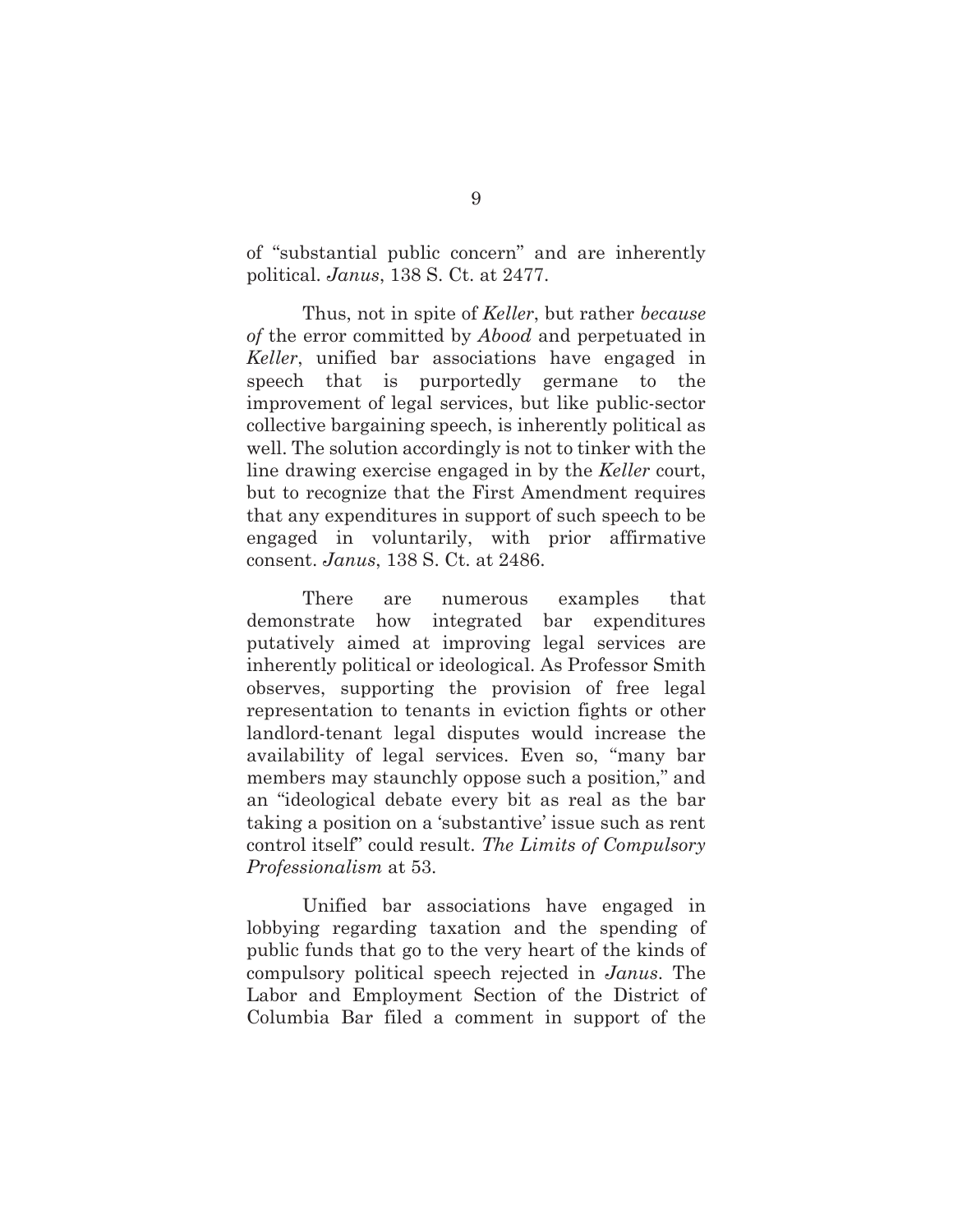District of Columbia Civil Rights Tax Fairness Act of 2001, which would have eliminated income taxation of emotional distress damages in discrimination lawsuits. See *Proposed Comments of the Labor and Employment Law Section of the District of Columbia Bar on Support for "D.C. Civil Rights Tax Fairness Act of 2001) (Bill No. 14-321)*, available at https://www.dcbar.org/communities/labor-andemployment-law/upload/2001-Civil-Rights-Fairness-Act-of-2001.pdf. The Litigation Section of the D.C.

Bar publicly opposed the Mayor's recommendation to cut \$1 million in civil legal services and loan forgiveness funding, and the Florida Bar supports legislation that would provide student loan assistance for government and legal aid lawyers who have served in that capacity for three years.3 Florida also supports adequate funding of and opposes cuts to the funding of the Legal Services Corporation and supports "adequate funding for civil legal assistance to indigent persons through the Florida Civil Legal Assistance Act."4 "To suggest that speech on such matters is not of great public concern—or that it is not

<sup>3</sup> See Summary of Public Statement of the Litigation Section of the District of Columbia Bar Opposing the Mayor's Recommendation to Cut \$1 Million in Civil Legal Services and Loan Forgiveness Funding, available at https://www.dcbar.org /communities/public-statements.cfm (*Summary of Public Statement*); see also Florida Bar Master List of Legislative Positions 2018-2020 (*Master List*), available at https://floridabar.org/member/legact/legactoo3/#blse.

<sup>4</sup> See *Master List*.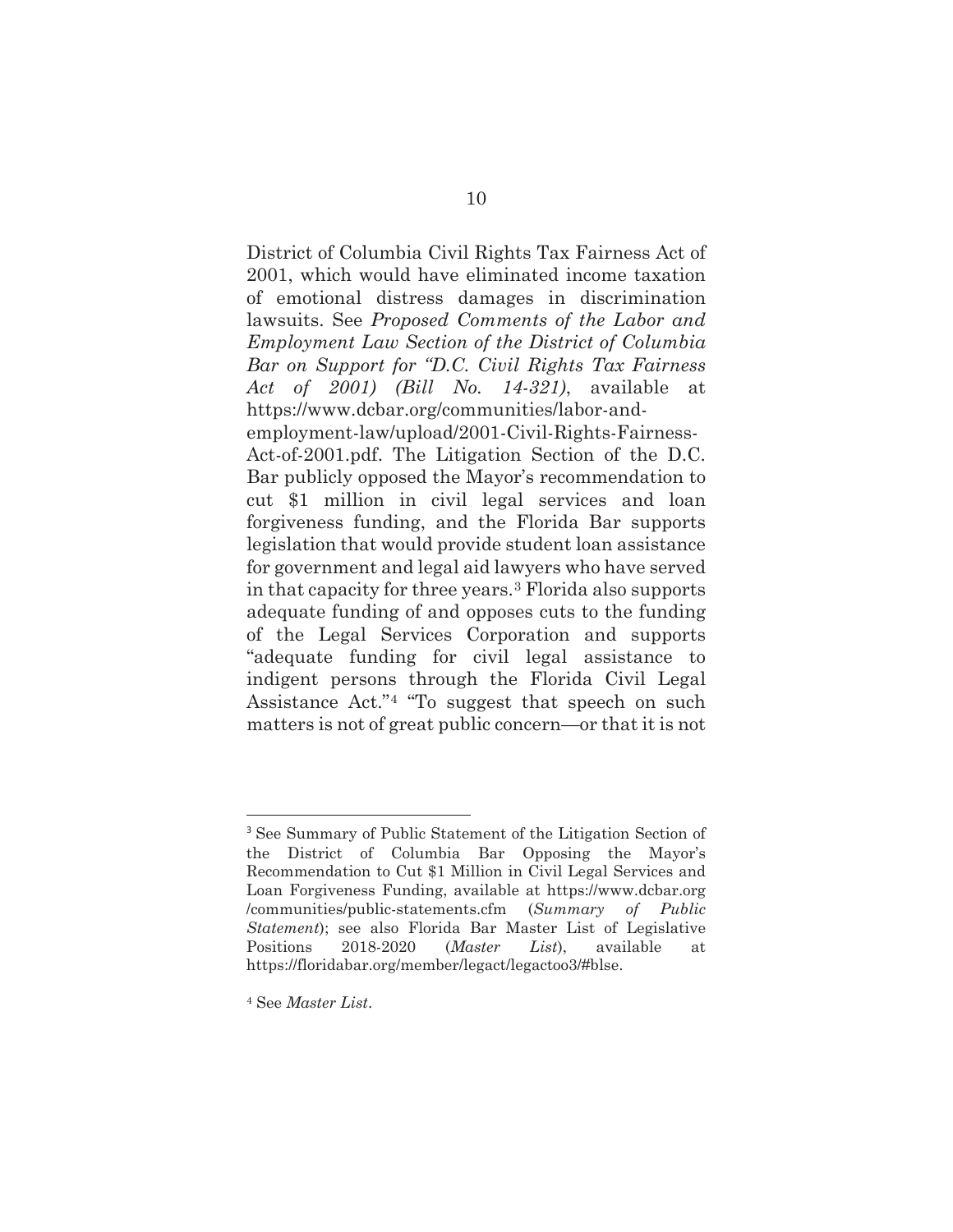directed at the public square—is to deny reality." *Janus*, 138 S. Ct. at 2475 (internal citation omitted).5

 In other case, integrated bars have engaged in speech that historically has been considered more political, even under the terms outlined in *Keller*. The Louisiana Bar has advocated for a state employment non-discrimination act and for requiring public-sector

<sup>5</sup> In many states, the sections of the state bar are opt-in. That allows subsets of the bar to take controversial positions which the Bar may or may not stand behind. When, for example, the Litigation Section of the District of Columbia Bar issued a public statement opposing the Mayor's proposal to cut \$1 million in funding for civil legal services and loan forgiveness, the D. C. Bar stated that the Section's action did not reflect the views "of the D,C. Bar or of its Board of Governors." See *Summary of Public Statement.*

For its part, the Florida Bar opposed some lobbying efforts proposed by the Family Law Section "because it would cause deep philosophical and emotional divisions among a significant portion of the Bar's membership." Court Asked to Stop Family Law Section's Gay Adoption Amicus (Mar. 15, 2019), available at https://floridabar.org/the-florida-barnews/court-asked-to-stop-family-law-sctions-gay-adoptionamicus. Outside counsel for the Florida Bar said the Board of Governors did not have to approve the filing and did not endorse the Section's position. He stated, "The Florida Supreme Court has recognized in the past that sections can engage in political ideology that the Bar cannot." *Id*.

Allowing optional sections of the bar to take ideological positions that the bar cannot transparently end-runs *Keller*. Only truly voluntary groups of lawyers, not subsets of unified bars, should be permitted to stake out such positions.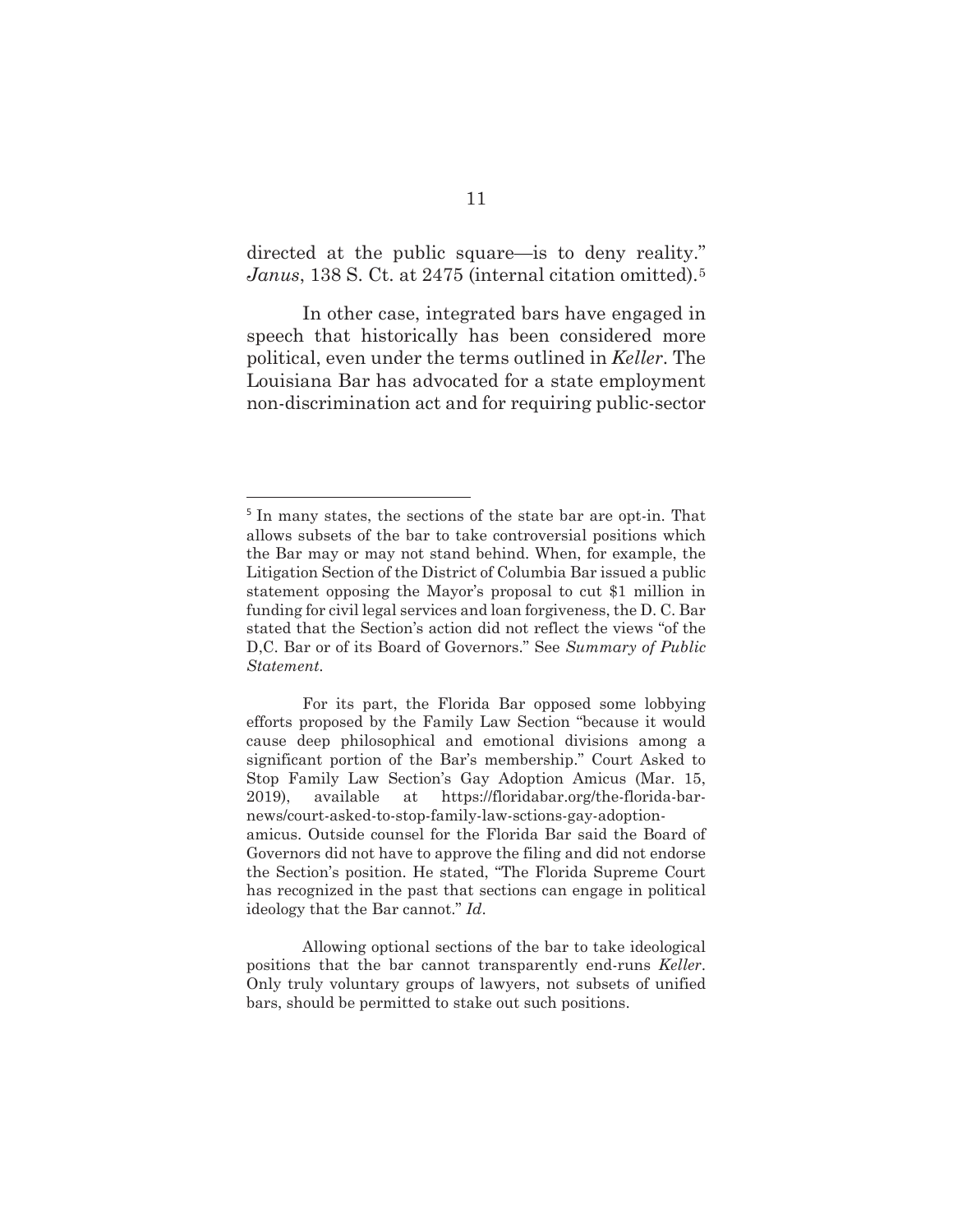contractors to comply with the Louisiana Equal Pay for Women Act.6

 The D.C. Bar, the Florida Bar's Business Law Section, the Family Law Section of the Nevada Bar, the Missouri Bar, and the Arizona Bar have all filed amicus briefs on public issues on such subjects as nonresident taxation, LGBTQ rights, and other issues as to which people can and do disagree.7 Cf. *Keller*, 496 U.S. at 5 and n. 2 (identifies "[filing *amicus curiae* briefs in cases involving the constitutionality of a victim's bill of rights; the power of a workers' compensation board to discipline attorneys; a requirement that attorney-public officials disclose names of clients; [and] the disqualification of a law firm" as a bar activity "to advance political and ideological causes" as one of the *Keller* Petitioners' complaints). More particularly, the Missouri and Arizona Bars have filed amicus briefs in support of unified bar associations against attacks like those of

<sup>6</sup> See lsba.org/Legislation/.

<sup>7</sup> See Summary of Amicus Curiae Brief by the D.C. Affairs Section in Banner, et al. v. U.S., Before the Supreme Court of the United States, available at https://ww.dcbar.org /communities/district-of-columbia- affairs/upload/2006- Amicus-Curiae.pdf; Rachel Lean, *Florida Bar's Business Law Section Urges High Court to Ease Summary Judgment Standard*, Law.Com (Dec. 31, 2019), available at https://law.com /daily/businessreview2019/12/31/florida-bars-business- lawsection-urges-high-court-to ease-summary-judgment-standard/; and Brief Amicus Curiae Family Law Section of Nevada State Bar. Case No. 48944, in the Supreme Court of the State of Nevada, available at https://willicklawgroup. com/wp=content/uploads/2010/04/Hedland-Amicus-Brief.pdf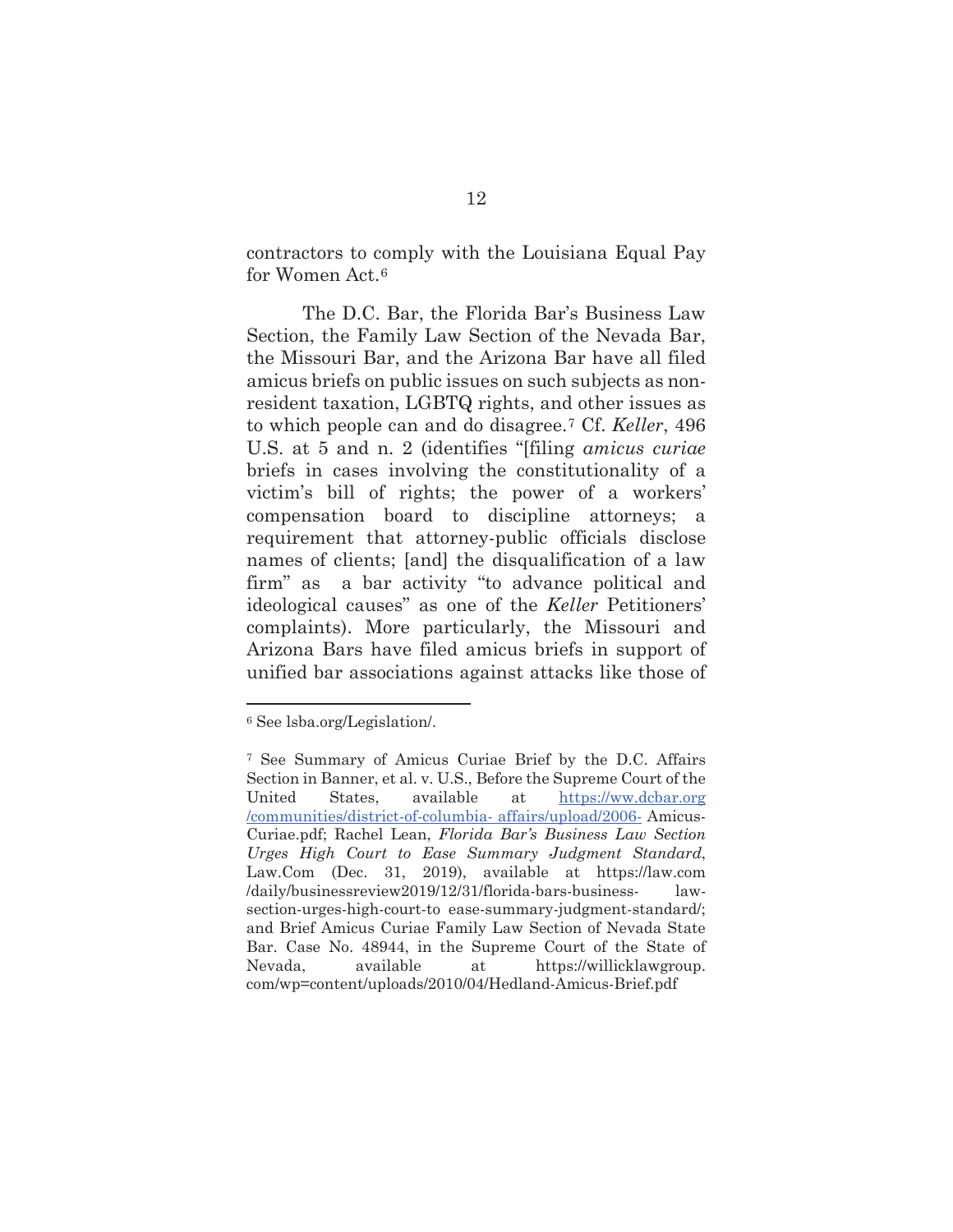Petitioners.8 In each case, there are lawyers and citizens who disagree with the positions taken by the unified bars in their states.

 Attempts to solve the constitutional infringement by restricting the range of lobbying activities are inadequate. Professor Bradley Smith has explained how, even when the range of bar lobbying is limited, "the problems inherent in the unified bar concept" remain. *The Limits of Compulsory Professionalism* at 52. For example, the Michigan Bar's legislative activity was limited to five general areas, including "increasing the availability of legal services to society," and providing "contentneutral advice to legislators." See *The Limits of Compulsory Professionalism* at 53. But, "none of th[o]se terms is self-defining." *Id*. He notes that such a limitation "shifts, but does not eliminate, the locus of questions concerning the political activities of the bar and the rights of dissenting members." *Id*. at 52- 53.

<sup>8</sup> See Brief of the Missouri Bar as *Amicus Curiae* in Support of Appellees and Affirmance, *Fleck v. Wetch*, Case No. 16-1564, in the Eighth Circuit Court of Appeals, available at https://goldwaterinstitute.org/wp-

content/uploads/2019/04/Fleck-Missouri-Bar-AC.pdf;

The State Bar of Arizona filed the amicus brief in support of the State Bar of Oregon in *Crowe v. State Bar of Oregon*, No. 19-35463, in the United State Court of Appeals for the Ninth Circuit (DktEntry 30-1). No announcement of the filing appears on the Arizona Bar's website (azbar.org), or on the website of the law firm that filed the brief (omlaw.com). An electronic copy is in the possession of counsel of record.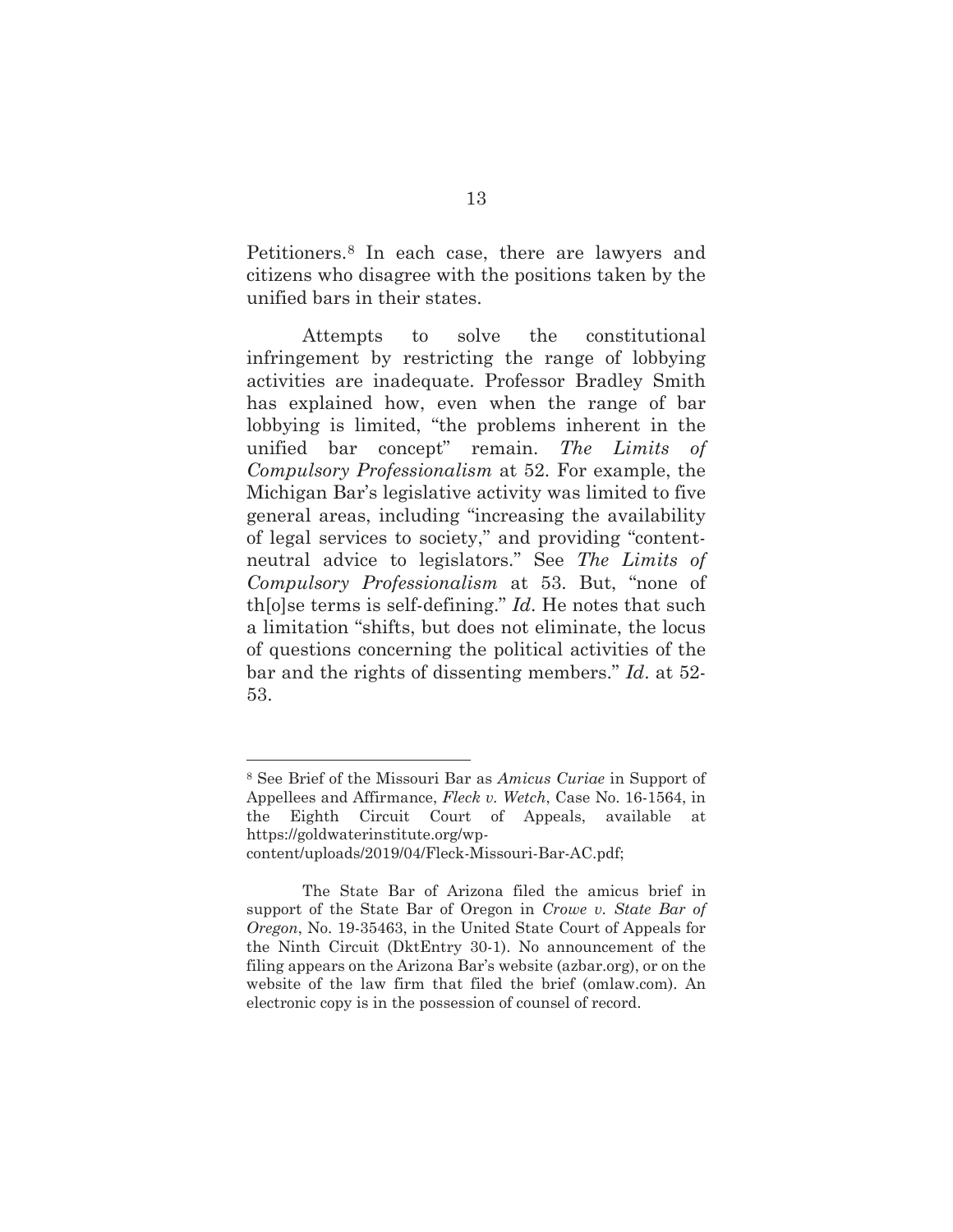Lower courts have been inconsistent in applying the line between what constitutes political speech and what is properly chargeable or germane. In *Lehnert v. Ferris Faculty Ass'n*, 500 U.S. 507 (1991), this Court held, among other things, that a union's public relations campaign aimed at burnishing the standing of teachers "entailed speech of a political nature in a public forum" and was not properly chargeable. *Id*. at 528-29. The Ninth Circuit, later followed by the Seventh Circuit, declined to follow *Lehnert* in cases involving similar bar campaigns.

 In *Gardner v. State Bar of Nevada*, 284 F. 3d 1040, 1043 (9th Cir. 2002), the Ninth Circuit deemed a bar public relations campaign to be "highly germane to the purposes for which the State Bar exists." It did so after acknowledging, "Undoubtedly every effort to persuade public opinion is political in the broad sense of the word." *Id*. at 1042-43. The court explained that the campaign helped to "dispel the notion that lawyers are cheats or are merely dedicated to their own self-advancement or profit." *Id*. at 1043. The campaign served vague State bar interests: "to advance understanding of the law, the system of justice, and the role of lawyers, as opposed to nonlawyers, to make the law work for everyone." *Id*.

 The Seventh Circuit followed the Ninth Circuit in disregarding one of *Lehnert's* holdings. The court concluded, "It is no infringement of a lawyer's First Amendment freedoms to be forced to contribute to the advancement of the public understanding of the law." *Kingstad*, 622 F. 3d at 720 (quoting *Gardner*, 284 F. 3d at 1043); see also *id*. at 721 ("T]he State Bar's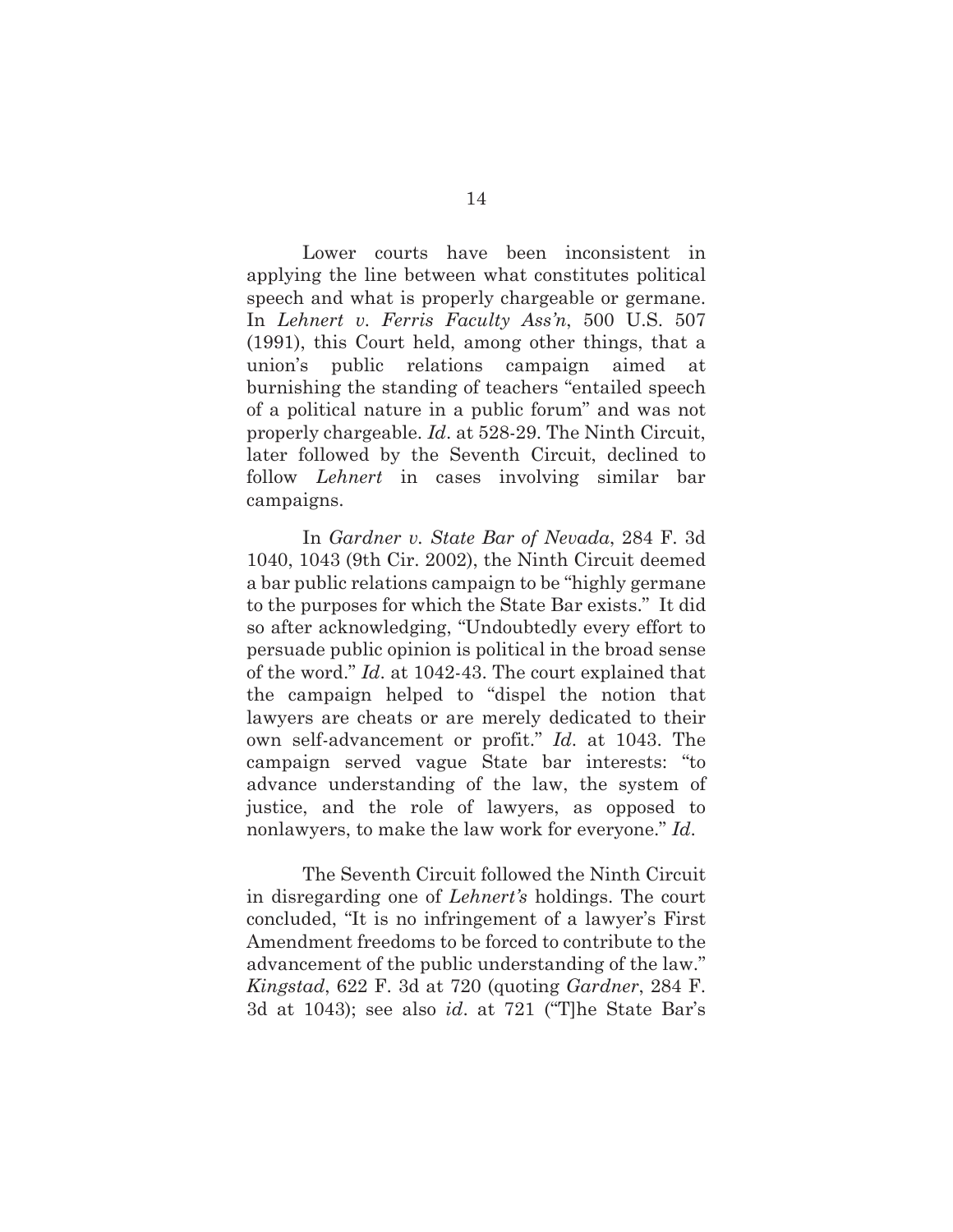public relations campaign was germane to the Bar's constitutionally legitimate purpose of improving the quality of legal services available to the Wisconsin public."). In contrast to the "exacting" scrutiny mandated by *Janus*, the court's review was "deferential:" it found no need for a trial "that would scrutinize either the subjective motives of bar leaders or the actual effectiveness of the public image campaign;" and the test was not necessity, but rather reasonableness. *Id*. at 718-19.

 The First Circuit found a unified bar association requirement that all bar members purchase life insurance from the association's program was not germane to the bar association's purposes. *Romero v. Colegio de Abogados de Puerto Rico*, 204 F. 3d 291 (1st Cir. 2000). The court observed, "The costs of that insurance are far from negligible; in some years the life insurance premium has constituted 72% of the dues." *Id*. at 293.

*Gardner*, *Lambert*, and *Romero* come from the days when the courts looked at germaneness. Now, the courts should employ exacting scrutiny. Each though, illustrates how the unified bars thought they should spend their members' dues.

#### **B. The** *Hudson* **remedy is inadequate.**

 As noted above, remanding objecting lawyers to a *Hudson*-like process of claiming a refund puts the burden on the objectors and fails to examine the legal basis for the bar's claim. The results are also hardly worth the effort.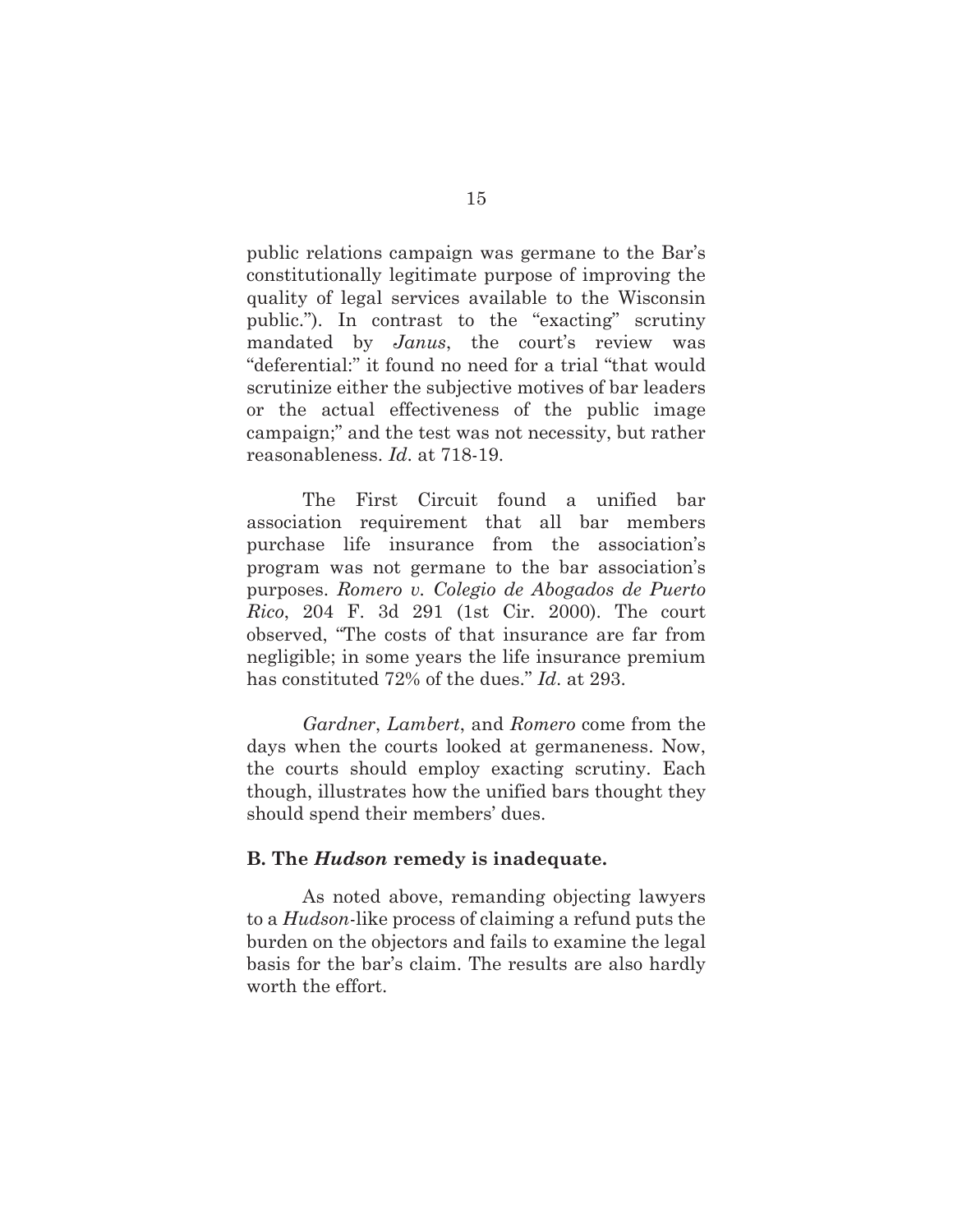As Professor Bradley Smith explains, after the Florida Supreme Court trimmed the Florida Bar's sails by limiting its lobbying activities to five subject areas, the number of objectors was "relatively small." *The Limits of Compulsory Professionalism* at 51,54. Among the reasons for that paucity of objections was "the rather paltry size of the rebate," which was \$8.52 plus interest in 1993. *Id*.at 54 and n. 113; see also Appendix, *Fleck v. Wetch*, No.19-670, in the Supreme Court of the United States, at 10a ("OPTIONAL: Keller deduction relating to non-chargeable activities. Members wanting to take this deduction may deduct \$10.07 if paying\$380; \$8.99 if paying \$350; and \$7.90 if paying \$325."). Those *Fleck* numbers reflect a return of some 2-3% of the annual dues.

 Recall that, in *Lathrop* in 1961, Mr. Lathrop was objecting to a \$15 annual assessment. See 367 U.S. at 822. Now, even after deductions allowed in some jurisdictions, much more money goes to the unified bar in the form of member dues. Even if the transition to a bifurcated bar led to a decrease in bar membership, the resulting decrease might be offset by reductions in administrative costs, ending services to the lawyers who opted out, and saving the cost of *Keller*-driven fights and rebates. *The Limits of Compulsory Professionalism* at 60.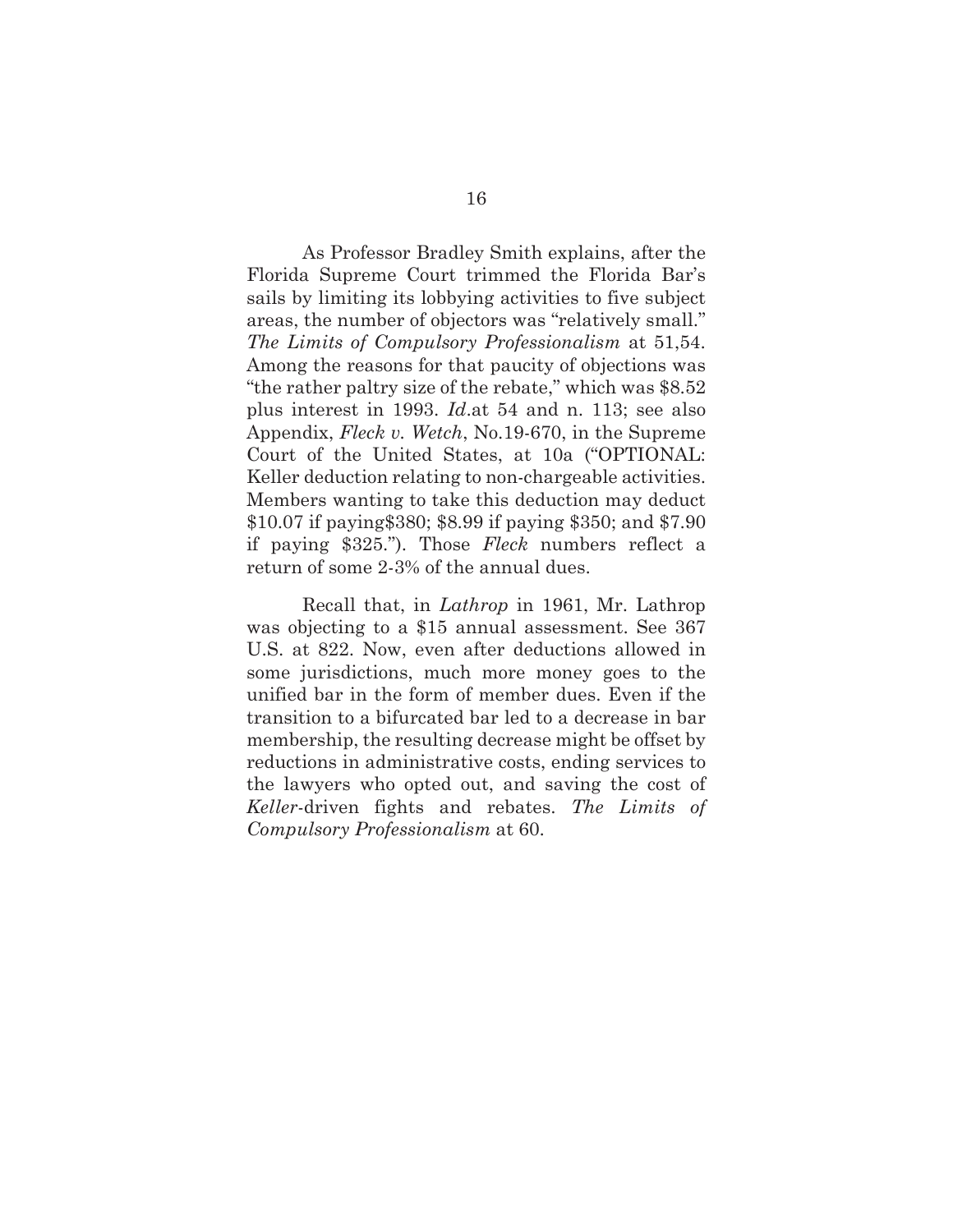### **IV. Neither** *Keller* **nor** *Lathrop* **are essential to the unified state bars' performance of their core functions.**

 In 1994, Bradley Smith observed, "The advantages of coerced membership in a state bar have always been more rhetorical than real." *The Limits of Compulsory Professionalism* at 58. He goes on to examine the claims that unified bars have more resources and provide greater benefits to the public and members, finding the arguments lacking.

 Smith notes that voluntary bar associations have developed other sources of revenue and have generally retained more than 70% of the State's lawyers. *Id*. at 59. Smith explains, "Where dues are mandatory, lawyers may view the bar as a taxing authority, to which the less paid the better." *Id*. at 60.

 In the same way, claims that the unified bar provides "better consumer protection and regulatory innovation, improved delivery of legal services, including pro bono work, and better lawyer discipline" are without merit. *Id*. at 61. Voluntary bar associations first adopted client security funds and continuing legal education programs. *Id*. Moreover, "who could ever seriously suggest that pro bono legal services for the poor and indigent are more readily available in Michigan, with its mandatory bar, than in Ohio or the other voluntary bar states surrounding Michigan?" *Id*. Furthermore, the state can effectively take responsibility for attorney discipline from the otherwise autonomous trade association, and "there are public policy reasons to prefer that it do so." *Id*. at 62. The state is less likely to apply discipline for "anti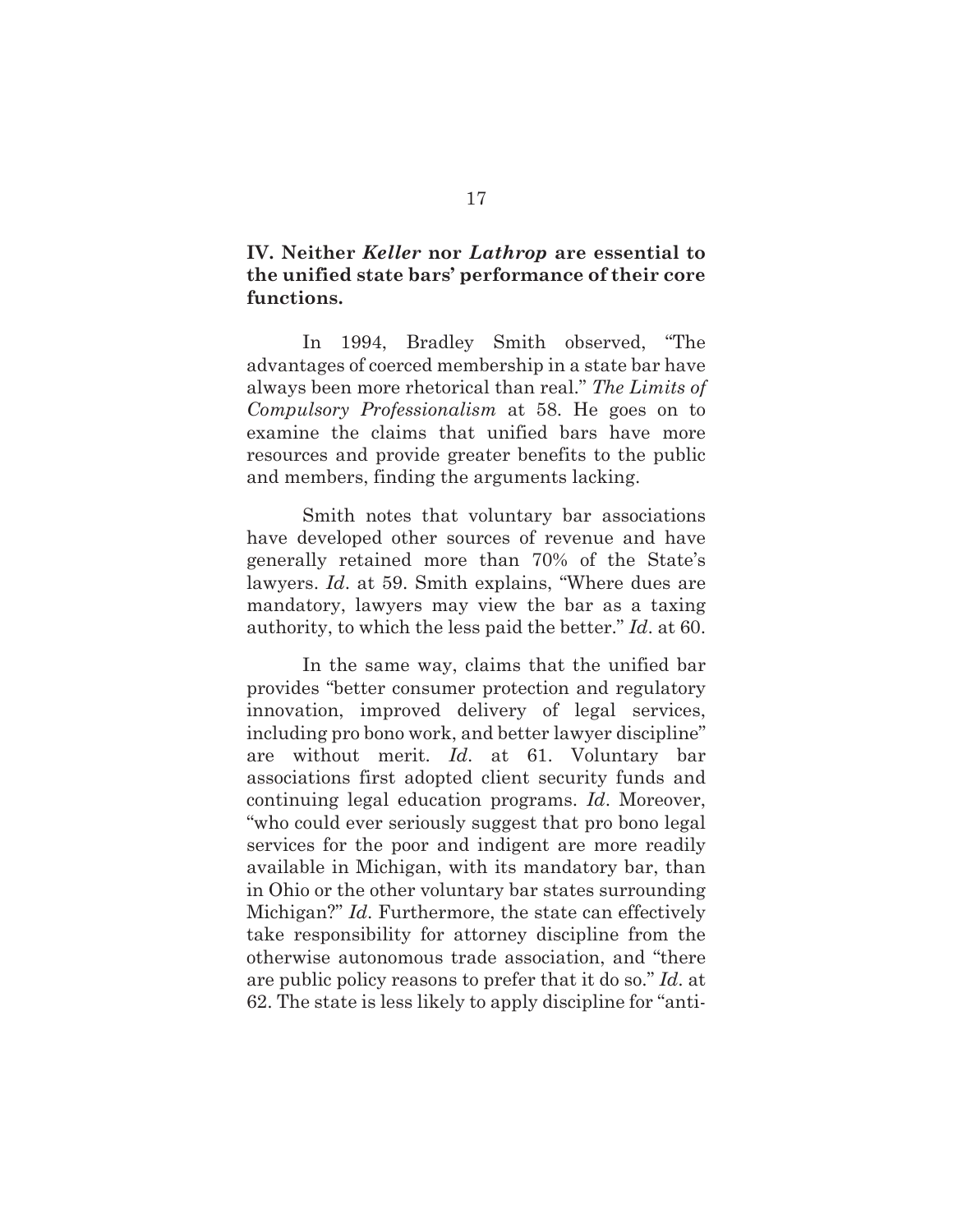competitive or other illegitimate reasons" or "unreasonably seek to protect members from punishment or exposure." *Id*. at 63. In short, the unified bar has been a "disappointment" when it comes to providing better public benefits. *Id*. at 61.

 The solution is to apply *Janus's* requirement that no funds be extracted by bars in support of inherently political speech without clear and affirmative consent. *Janus*, 138 S. Ct. at 2486. This can be (and has been) accomplished by breaking the unified bar into two parts: a voluntary bar that can act without regard to *Keller's* limitations and a mandatory association to perform core regulatory functions.

 In 2013, the Supreme Court of Nebraska limited the use of mandatory dues to the regulation of the legal profession, identifying six functions of that regulation, and called for "the remaining activities of the Bar Association [to] be financed solely by revenues other than mandatory assessments." *In re Petition for a Rule Change to Create a Voluntary State Bar of Nebraska*, 841 N.W. 2d 167, 179 (Neb. 2019). The California Bar split into two entities in 2018, when the bar's sections and other trade associationlike activities were spun off into a voluntary entity. That voluntary association is free to advocate for and against state legislation without being limited by *Keller*. See Lyle Moran, *California Split: 1 Year After Nation's Largest Bar Became 2 Entities, Observers* See *Positive Change*, ABA Journal, Feb. 2019.

 As Bradley Smith notes, "to the extent that efficient bar association administration and a strong legislative program are beneficial to the private bar,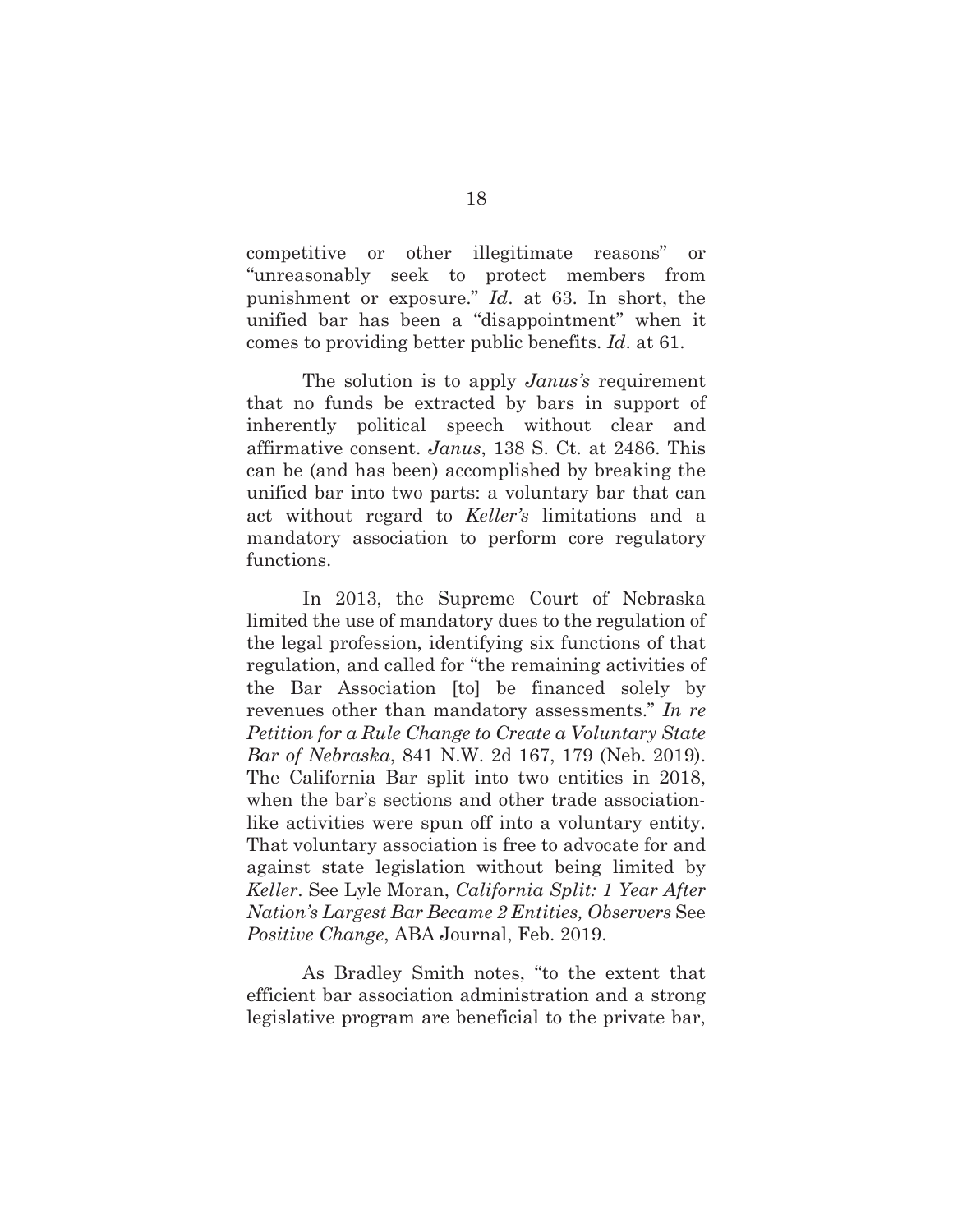unification is a handicap, not a strength." *The Limits of Compulsory Professionalism* at 64. He explains, "In a voluntary bar state, … the state can directly assume its proper regulatory functions aimed at protecting the public interest. Voluntary bar associations are then free to tend to the broader issues of improving professional standards, and to promoting voluntary pro bono, educational, and other programs." *Id*. at 63.

 Getting to a bifurcated bar requires reversing both *Keller* and *Lathrop*. Reversing *Keller* would be just *Abood's* second shoe dropping; *Keller* relied on it and, in application, suffers from the same defects. *Lathrop* is the source of the mischief in that it authorizes compelling lawyers to become members of the unified bar. It thereby takes away from them their First Amendment right to refrain from associating.

 Smith concludes that "a return to a voluntary bar is in the best interests of both lawyers and the public." *The Limits of Compulsory Professionalism* at 73. This case offers the Court an opportunity to eliminate a First Amendment outlier.